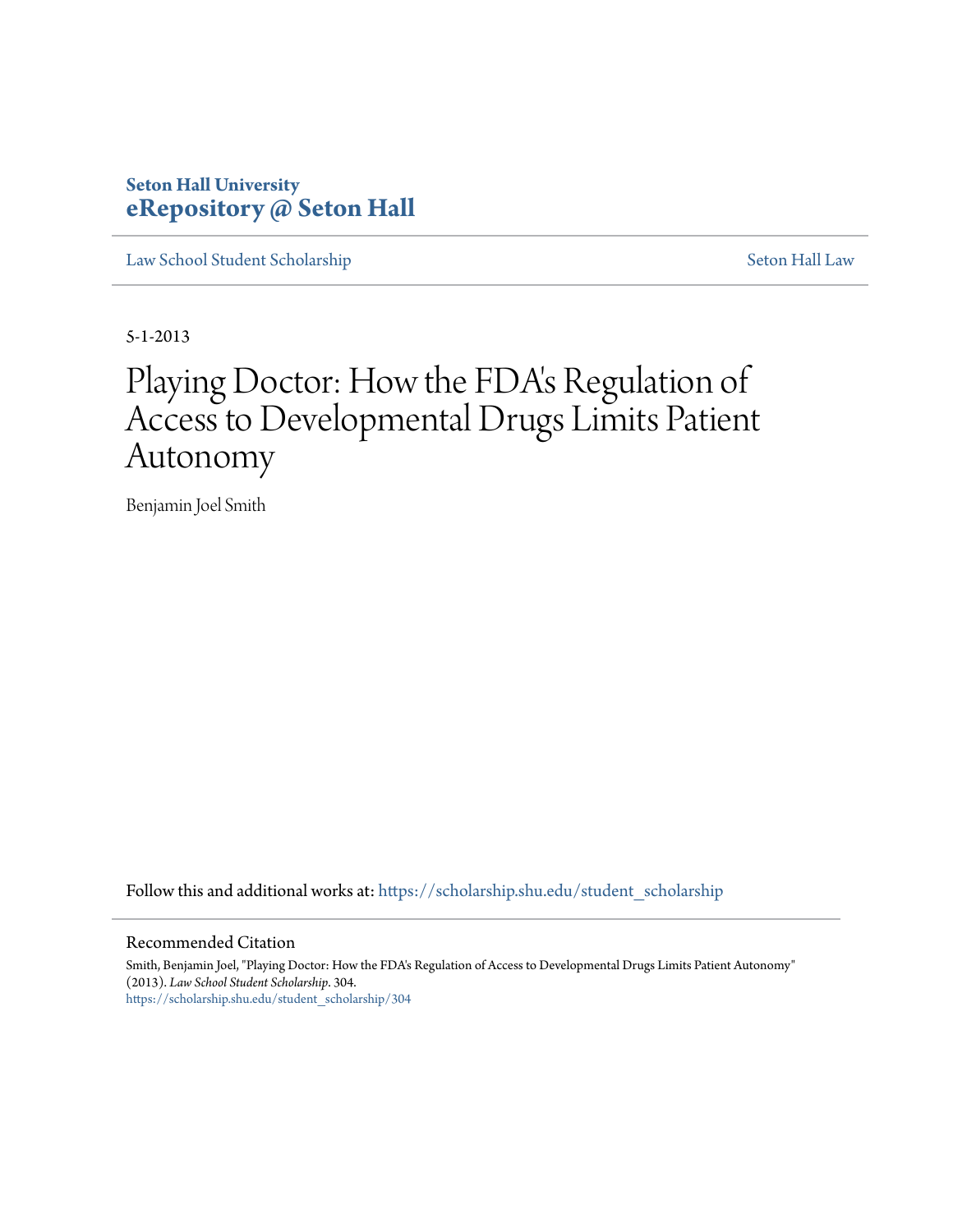#### INTRODUCTION

By the time more than 1,000 members of the AIDS Coalition to Unleash Power ("ACT UP") surrounded the FDA's headquarters on the morning of October 11, 1988, more than 62,000 Americans had already died of  $HIV/ALDS$ <sup>1</sup>. The epidemic, though only a few years old, was claiming thousands of lives a month and new diagnoses were increasing exponentially.<sup>2</sup> The members of ACT UP had gathered outside of the FDA's suburban Maryland headquarters to demand several immediate steps to stem the flood of AIDS-related illness and death.<sup>3</sup>

The conceptual thread connecting the demands made of the FDA that day was expanding access to experimental drug therapy and treatment for the seriously or terminally ill.<sup>4</sup> Although the FDA had—just over a year before the mass demonstration—implemented a new avenue for access,<sup>5</sup> those actually suffering from terminal illness had not experienced any significant relief.<sup>6</sup> The demonstrators demanded that the FDA shorten the drug approval process for the seriously or terminally-ill by allowing access to experimental drugs as early as the beginning of Phase 2 trials.<sup>7</sup> Further, ACT UP called for the end of double-blind placebo trials—in which some subjects will necessarily receive a placebo and not the new treatment—due to ethical concerns.<sup>8</sup> While these demands were not immediately met by the FDA<sup>9</sup>, they did raise the profile of terminally-ill patients and the groups that advocate for them.<sup>10</sup>

<sup>1</sup> Cathy Olufs, *The AIDS Timeline*, available at http://www.thebody.com/content/art390.html#1988.

<sup>2</sup> Craig A. Rimmerman, *ACT UP*, available at http://www.thebody.com/content/art14001.html.

<sup>3</sup> Douglas Crimp, *Before Occupy: How AIDS Activists Seized Control of the FDA in 1988*, available at http://www.theatlantic.com/health/archive/2011/12/before-occupy-how-aids-activists-seized-control-of-the-fda-in-1988/249302/.

 $4$  Id.

<sup>&</sup>lt;sup>5</sup> Investigational New Drug, Antibiotic, and Biological Drug Product Regulations; Treatment Use and Sale, 52 Fed. Reg. 19,466 (May 22, 1987). Commonly known as the Treatment IND application (discussed in detail below), this was the FDA's somewhat belated attempt at responding to rising criticism of its drug approval process (also discussed in detail below).

<sup>6</sup> Olufs, Rimmerman, and Crimp all attest to the inadequacy of the currently available remedies in 1987-88.  $\sigma$  Crimp. The FDA's multi-phase drug approval process will be described below, but for immediate explanatory purposes, access in the beginning of Phase 2 trials would have been unprecedentedly early access. <sup>8</sup> Crimp, *Before Occupy*.

<sup>9</sup> Rimmerman, *ACT UP*.

<sup>&</sup>lt;sup>10</sup> Philip J. Hilts, *How the AIDS Crisis Made Drug Regulators Speed Up*, N.Y. Times, Sept. 24, 1989, at D5.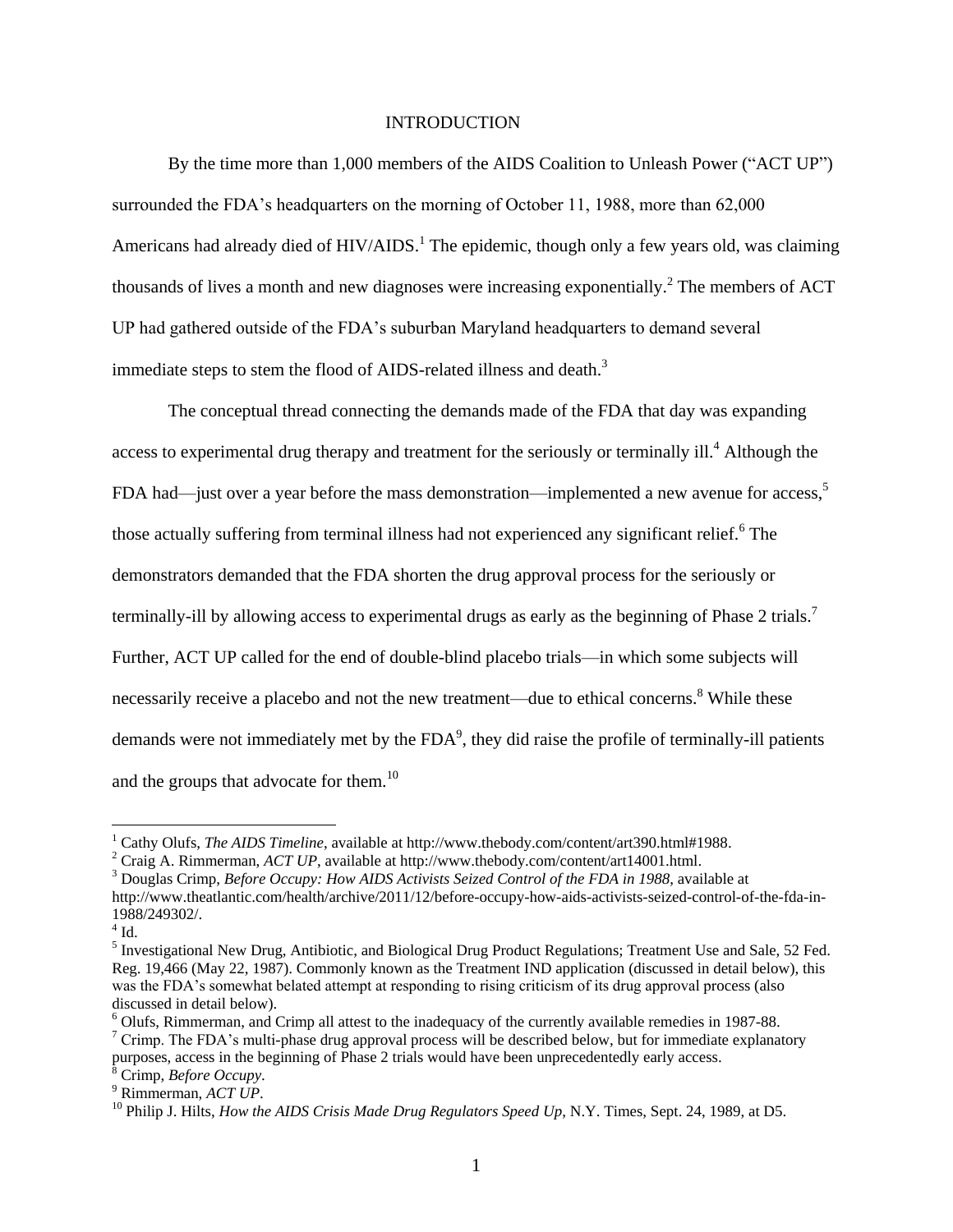The ACT UP demonstration—and the FDA's response to the horrible crisis that motivated it—illustrates a critical shortcoming in modern American healthcare. The desperation of the protestors that morning, driving them to forcibly occupy the headquarters of an entity created to protect them, was a result of the FDA's utter failure to adapt to the needs of terminally-ill patients.<sup>11</sup> Today, nearly thirty years after the ACT UP demonstrations, individuals with serious or terminal illnesses face similar challenges. Ironically, while ACT UP was protesting FDA inaction, the primary obstacle now to accessing developmental treatment is a recent FDA action.<sup>12</sup>

Individual autonomy, the freedom of a man or woman to make fundamental life-decisions for themselves, is not only a deeply held and jealously guarded concept in the U.S., it is one of the founding principles of the nation.<sup>13</sup> Yet in some realms of the healthcare industry, especially in the regulation of clinical access to developmental drugs for the critically ill, individual autonomy is severely restrained.<sup>14</sup> Entities empowered to limit individual freedom and autonomy are, in almost every instance, given that authority in order to act in the best interest of the individual.<sup>15</sup> In essence, government agencies like the FDA really only exist—as their statutory mandates make plain—to protect the life and health of citizens. When an agency regulates individual behavior which does not endanger the lives of others—especially when Congress has not given the agency explicit power to prohibit that behavior—or when it restricts conduct and behavior that may very well save an individual's life, that agency has overstepped it mandate.<sup>16</sup>

<sup>11</sup> Crimp, *Before Occupy*.

<sup>&</sup>lt;sup>12</sup> 21 C.F.R. §312.34 (the 1987 Treatment IND) and its replacement (the 2009 regulations, to be codified at §312 and §316). Section 312.305 of the 2009 regulations functions as the most significant obstacle.

<sup>&</sup>lt;sup>13</sup> Jerry Menikoff, *Law and Bioethics*, p. 356 (2001). Menikoff is one of many excellent sources on the centrality of individual autonomy in American life and culture; for the purposes of this paper, he very effectively ties this concept to bioethics and medical decision-making.

<sup>&</sup>lt;sup>14</sup> Abigail Alliance, http://abigail –alliance.org/ (last accessed 10/30/2012).

<sup>15</sup> Stephen G. Breyer, et al., *Administrative Law and Regulatory Policy*, p. 1-3 (2006).

<sup>&</sup>lt;sup>16</sup> This point is best illustrated by the development of the "Chevron Doctrine" by the Supreme Court. Outlined in the majority's opinion in *Chevron U.S.A., Inc. v. Natural Resources Defense Council, Inc.*, 467 U.S. 837 (1984), the Court held that when a legislative delegation to an agency on a particular question is implicit rather than explicit, a court may not substitute its own construction of the statutory provision for a *reasonable* interpretation made by the administrator of the agency. If the statute is silent or ambiguous with respect to the specific issue, the Court said, the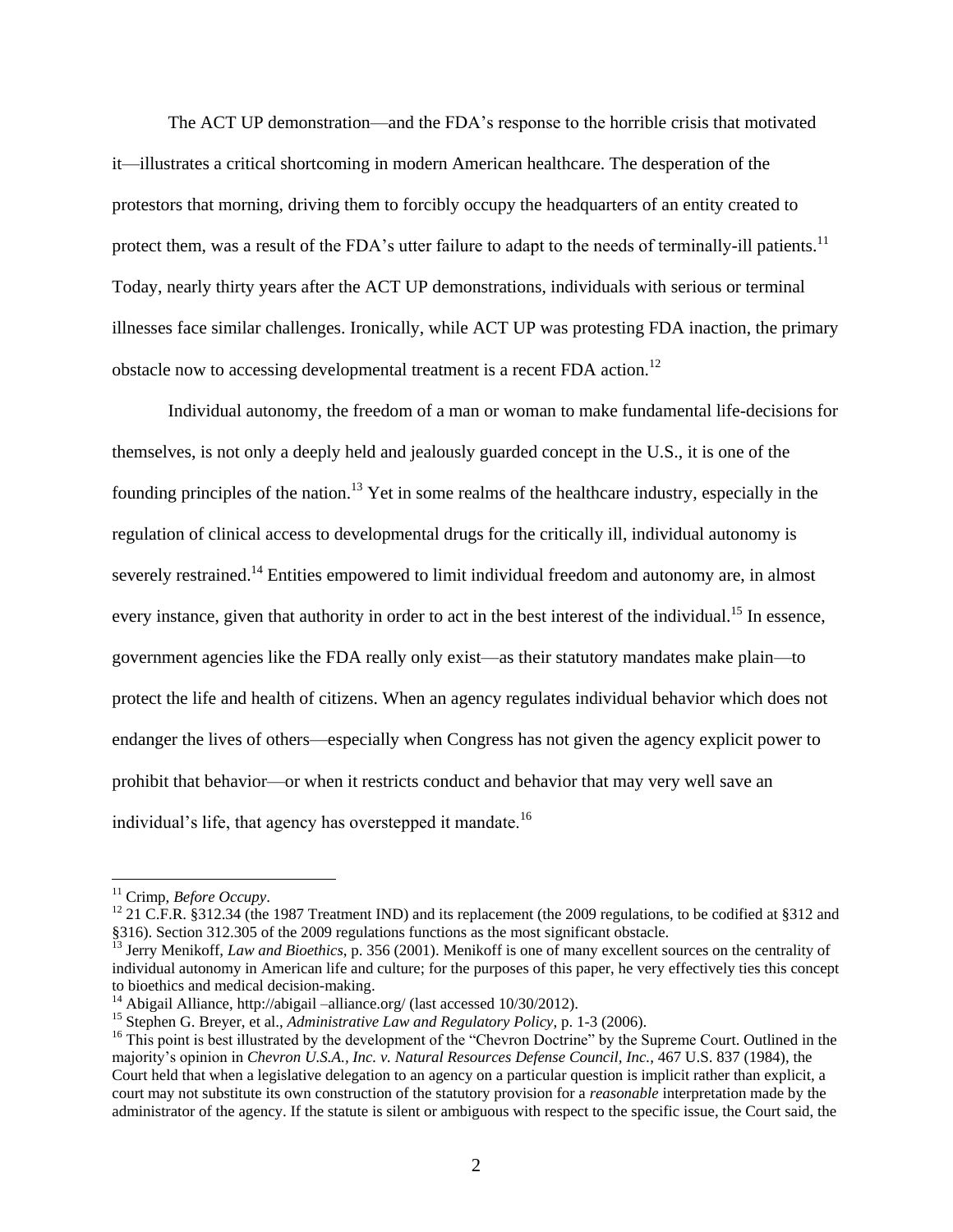In the context of regulating access to experimental drugs, the FDA is tasked with assessing both the safety and effectiveness of the proposed new drug.<sup>17</sup> The FDA has attempted to satisfy this mandate by creating a multi-phase clinical trial process, and strictly limiting access to the drug while it is being assessed.<sup>18</sup> Patients who satisfy the rigorous requirements for entrance into a trial may access a drug in Phase 2 testing.<sup>19</sup> However, those who are seriously or terminally-ill typically cannot meet these requirements.<sup>20</sup> For over 25 years, they simply had to wait until testing was completed, a process that averages 12 years.<sup>21</sup> Since 1987, the FDA has made multiple attempts to expand access to experimental drugs for the seriously or terminally-ill, with little success.<sup>22</sup> The most recent incarnation of this parade of half-measures came in 2009, when the FDA promulgated a new set of regulations to replace the 1987 rules.<sup>23</sup> The new rules attempted to expand access to those disqualified from clinical trials by allowing access when the patient's treating physician has determined that several treatment criteria have been met.<sup>24</sup> The fundamental flaw in the new

 $\overline{a}$ 

<sup>23</sup> Id. at §312.305(a)(2).

question for the court is whether the agency's answer is based on a permissible construction of the statute. In the context of the FDA, this doctrine was recently applied in *Food and Drug Admin. v. Brown & Williamson Tobacco Corp.*, 529 U.S. 120 (2000). The Court held that the FDA's regulations were invalid because Congress had already created a clear and explicit stance on regulation of tobacco products.

<sup>&</sup>lt;sup>17</sup> Pub. L. No. 87-781, 76 Stat. 780 (1962).

 $18$  21 C.F.R. §355(b)(5).

<sup>&</sup>lt;sup>19</sup> Id. at § 312.305. One enormous caveat to this early access—to be discussed in detail below—is the fact that controlled trial participants (most clinical trials overseen by the FDA have control groups) stand a good chance of receiving a placebo. Therefore, at least some controlled trial participants will unknowingly receive a placebo and thus not receive the experimental treatment.

 $20$  Most studies self-select for subjects afflicted only with the specific disease targeted by the drug, with any other conditions seen as potentially complicating or obscuring any data gathered. Unfortunately, those who are seriously or terminally-ill rarely have only one significant medical condition (serious illness usually including multiple comorbidities), and would thus be disqualified from most clinical trials. Two excellent resources on co-morbidity and it's impact on healthcare decisions—up to and including trial participation—are M. van den Akker, et al, *Multimorbidity in General Practice: Prevalence, Incidence, and Determinants of Co-occurring Chronic and* 

*Recurrent Diseases*, J Clin Epidemiol, 51:367–375 (1998), and M. Fortin, et al, *Prevalence of Multimorbidity Among Adults Seen In Family Practice*, Ann Fam Med, 3:223–8 (2005).

<sup>21</sup> Elizabeth M. Rutherford, *The FDA and "Privatization"—The Drug Approval Process*, 50 Food & Drug L.J. 213 (1995).

 $^{22}$  21 C.F.R. §312. Codified in 1987 but substantially amended by the 2009 regulations.

<sup>&</sup>lt;sup>24</sup> Id. at §312.305(b)(2). Section 312.305 generally establishes a new multi-step program (to be discussed in detail below) for access for those excluded from participating in a clinical trial, but this is the key provision that inserts the FDA into the physician-patient relationship.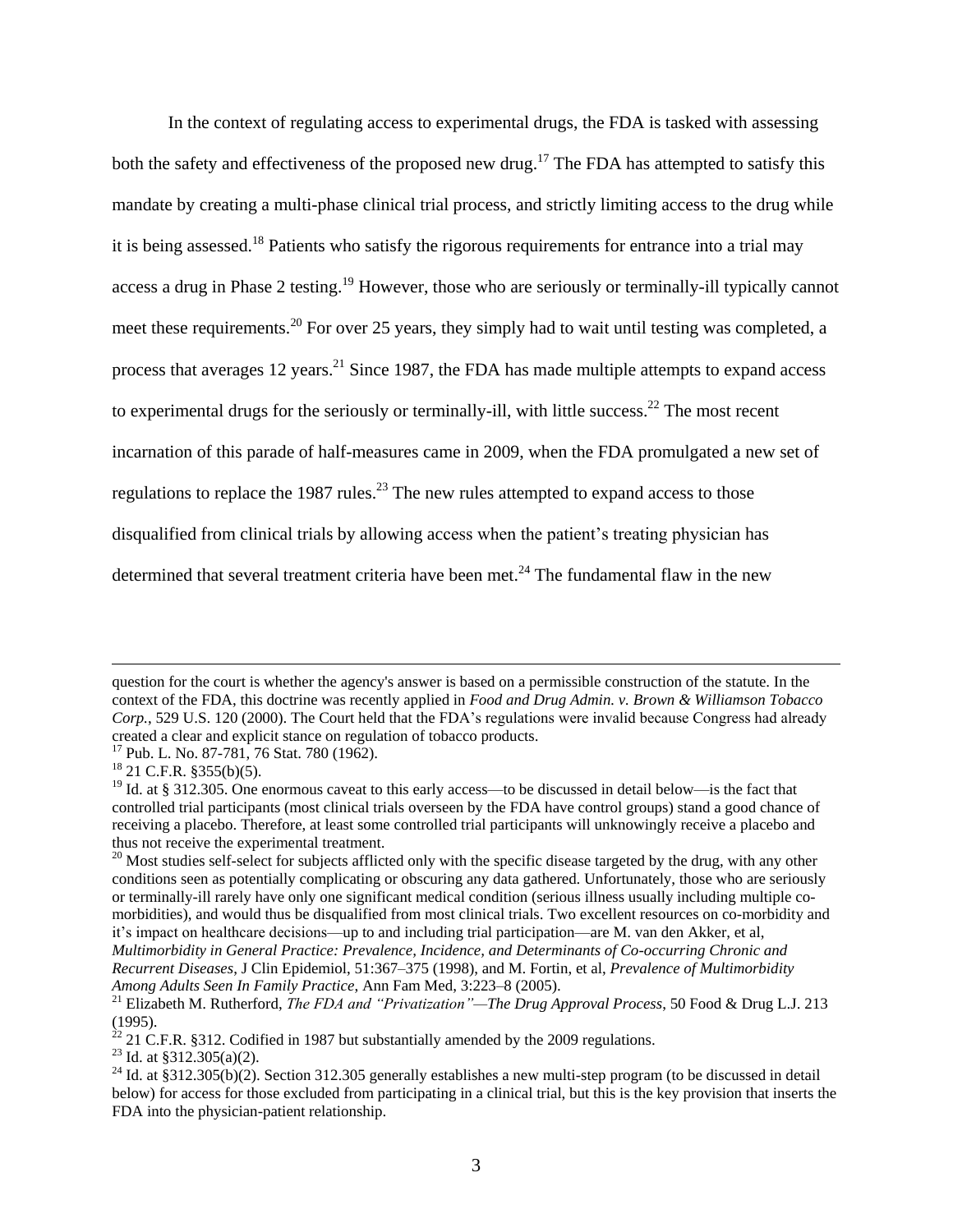regulations—specifically section 312.305—is that they require the FDA to do a "risk-benefit" analysis of the physician's decision before releasing the drug.<sup>25</sup>

This paper argues that, while the FDA's attempts to expand access to experimental drug treatment for the seriously and terminally-ill is laudable, it not only falls short of achieving its objective, it oversteps its statutory authority. The FDA is tasked with assessing the safety and efficacy of proposed drugs before they are released to the public, not with assessing the private, intimate discussions and decisions made between a patient and her physician. Individual autonomy is a central and deeply-held concept in this country, and it is an especially central concern in the context of healthcare decision-making.

This paper will address this fundamental point in five parts. Part I will discuss the history of the FDA's statutory mandate to assess the safety and effectiveness of drugs. Part II will discuss and analyze the FDA's effort to satisfy this mandate through the clinical trial process. Part III will discuss and analyze the FDA's recent attempts to expand access to experimental drugs for the seriously and terminally-ill. Part IV will discuss the various legal and ethical concerns raised by expanding access. Part V will offer critiques of the FDA's efforts, as well as recommending possible improvements that could both expand access and address the concerns discussed in Part IV.

#### I. BACKGROUND

A. FDA's Mandate and the Statutory Basis for Regulation of Access

Since its inception in 1938, the FDA has been tasked with ensuring that all drugs offered for general use have been subjected to rigorous pre-market testing.<sup>26</sup> The Food Drug and Cosmetic Act

 $^{25}$  Id.

<sup>&</sup>lt;sup>26</sup> David G. Adams, *Food and Drug Law and Regulation*, p. 3 (2<sup>nd</sup> ed. 2011). Prior to the creation of the FDA, Congress had authorized the USDA's Bureau of Chemistry to monitor drugs for any adulteration or misbranding. The Bureau could recommend that a violator be prosecuted by the Department of Justice, but the law did not authorize any pre-market review or intervention before distribution. Essentially, from the Federal government's entrance into the arena of drug regulation in 1906 until the creation of the FDA in 1938, the regulatory scheme was entirely reactive and only addressed issues of adulteration or misbranding as they arose. With the passage of the FDCA, many of these early deficiencies were remedied. The new law authorized pre-market review of drugs, and established standards for the safety, identification, quality, and manufacture of those drugs. For the first time, the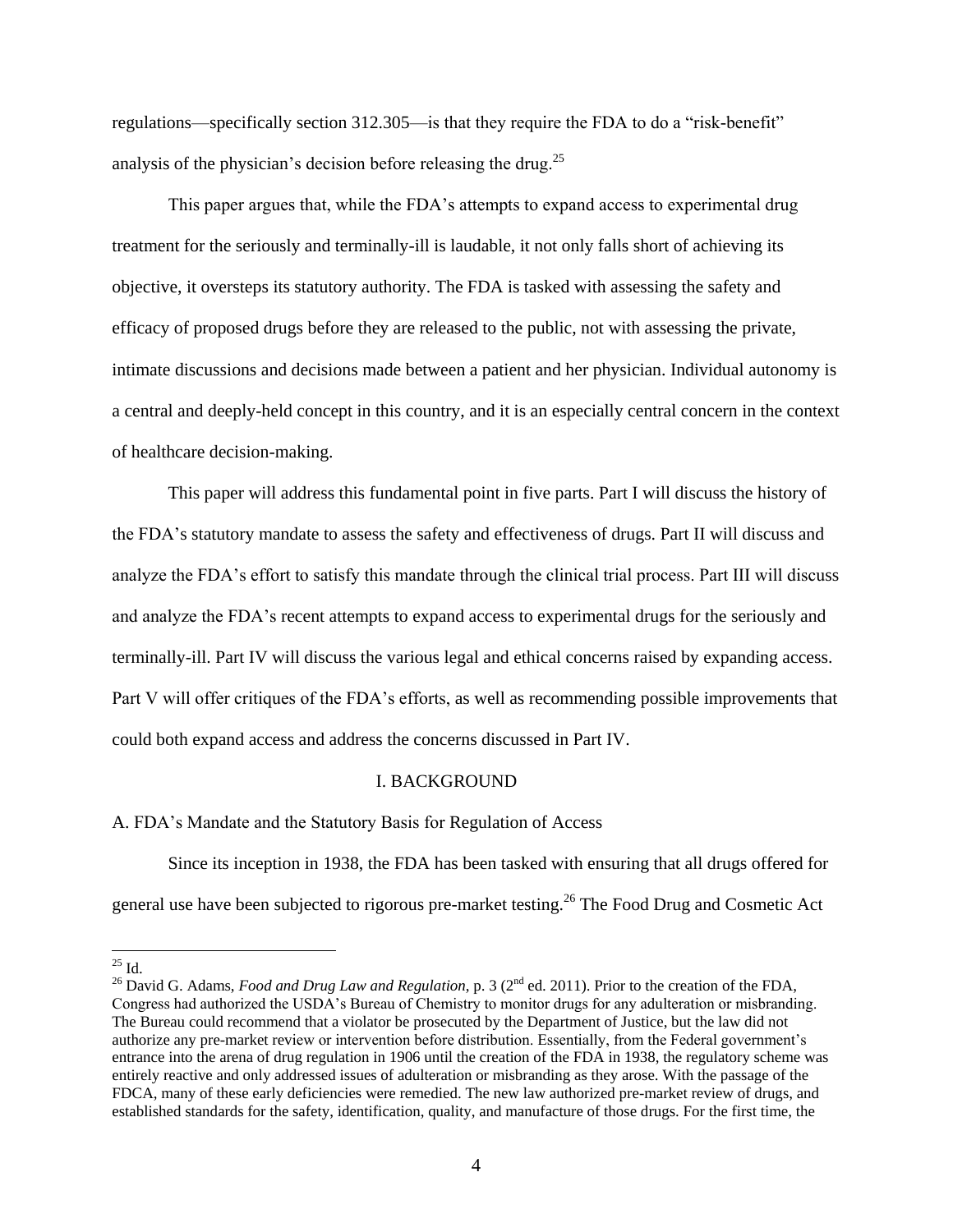of 1938 ("FDCA") established two separate but complimentary schemes for the FDA's new role as pre-market drug regulator.<sup>27</sup> In the first, the FDA relied on the adulteration and misbranding provisions of the FDCA to address claims about the integrity and quality of drugs.<sup>28</sup> This scheme closely tracked the early, pre-FDA attempts at intervention based on allegations from consumers, and was rarely invoked in the drug context. In the second and more expansive scheme, the FDA functioned as a pro-active gatekeeper assessing drug safety *before* marketing. <sup>29</sup> Utilizing the new drug application ("NDA") provisions established by the FDCA $^{30}$ , the FDA required any manufacturer of a new drug to submit a full report outlining the proposed drug's safety, as well as several other quality control elements.<sup>31</sup> In essence, the FDA could restrict—and even prohibit—the introduction of any new drug it found unsafe. This new authority effectively closed the enforcement gap inherent in the 1906 Act and allowed the FDA to play an integral role not only in the marketing and manufacture of new drugs, but in their very inception.<sup>32</sup>

This new, more proactive role for the FDA was intensified with the passage of the Kefauver-Harris Amendments of 1962 (the "Drug Amendments").<sup>33</sup> Throughout the late 1950's, the drug Thalidomide was widely used in Europe as a morning sickness treatment for pregnant women. In an

Federal government was not just responding, ad hoc, to allegations of adulteration or misbranding, but was actually intervening before drugs were introduced onto the market.

<sup>&</sup>lt;sup>27</sup> Daniel Kracov, *Food and Drug Law and Regulation*, p. 317 (2<sup>nd</sup> ed. 2011).

<sup>&</sup>lt;sup>28</sup> FDCA of 1938, Pub. L. No. 75-717, 52 Stat. 1040 (1932) (codified as amended at 21 U.S.C. § 321(p) (2000)). Section 505(a) specifically refers to "adulteration" and "misbranding".

 $^{29}$  Id. at (b)

<sup>&</sup>lt;sup>30</sup> Id. A "new drug" under the 1938 FDCA was defined as:

 <sup>&</sup>quot;Any drug ... the composition of which is such that such drug is not generally recognized, among experts ... as safe and effective for use under the conditions prescribed, recommended, or suggested ... [or] any drug ... the composition of which is such that such drug, as a result of investigations to determine its safety and effectiveness for use under such conditions, has become so recognized, but which has not, otherwise than in such investigations, been used to a material extent or for a material time under such conditions".

<sup>&</sup>lt;sup>31</sup> FDCA of 1938, Pub. L. No. 75-717, 52 Stat. 1040 (1932) (codified as amended at 21 U.S.C. § 355(a)(1)(2000)). The FDCA of 1938 required that a full report of the investigations on a drug's safety be submitted including a full list of the components of the drug, a full description of the method used in manufacturing and packing the drug, and samples of the drug and the proposed labeling.

 $32$  Under the idea that industry would now have to actively anticipate an FDA pre-market response rather than just mitigate a post-marketing consumer complaint based on misbranding, etc.

<sup>33</sup> Pub. L. No. 87-781, 76 Stat. 780 (1962).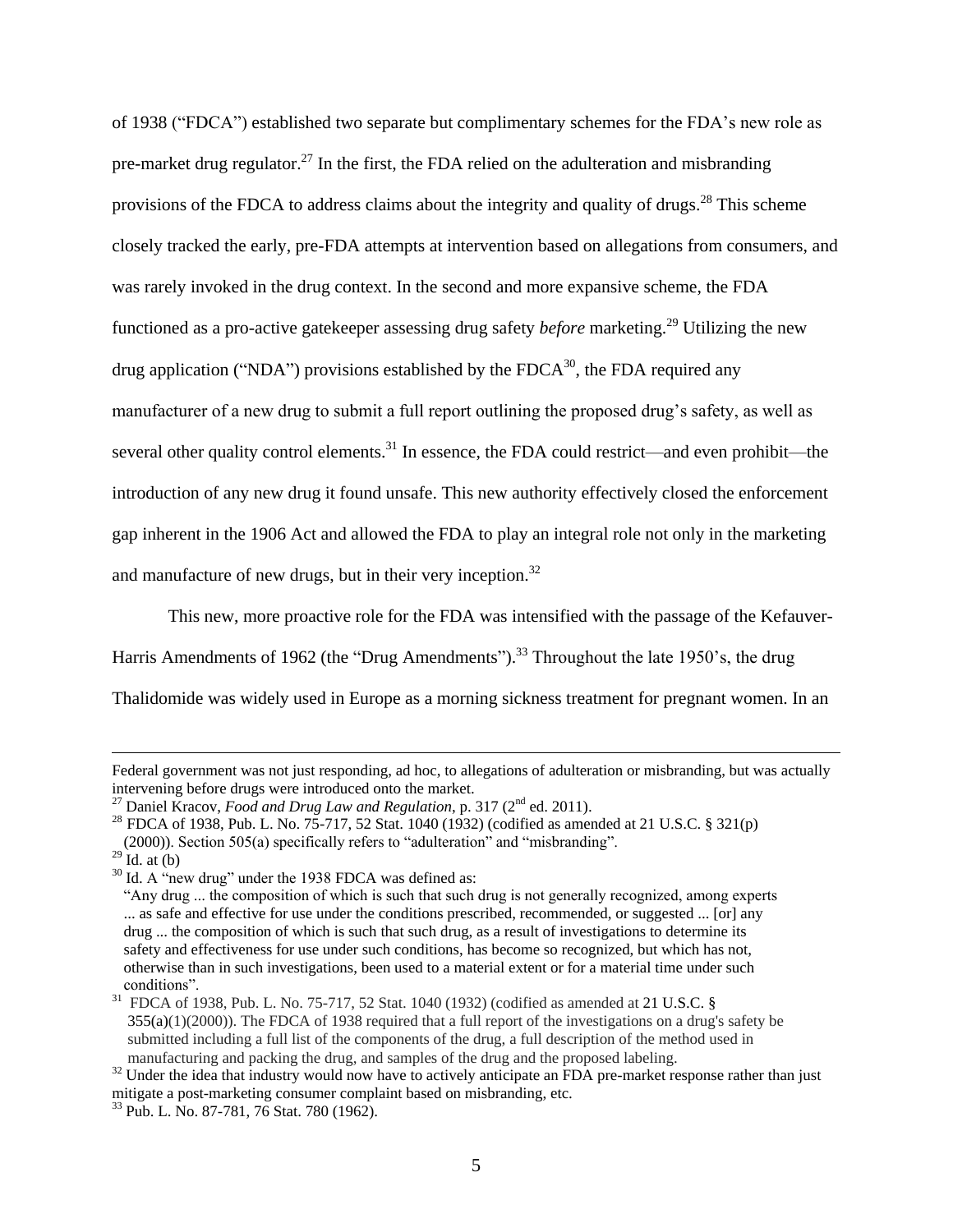effort to introduce the drug in the U.S., the manufacturer applied to the FDA for a new drug approval.<sup>34</sup> Just before widespread distribution commenced, the FDA's commissioner put a hold on the drug due to emerging adverse reactions reports.<sup>35</sup> Ultimately, the U.S. was only minimally affected by the risks posed by Thalidomide, due in large part to the efforts of the FDA to keep the drug off the market.<sup>36</sup> This brush with pharmacological disaster led both the American people, and Congress, to demand more of FDA; and this charge came with commensurate authority. The Drug Amendments were almost as earth-shaking for the FDA and drug industry regulation as the FDCA itself because they charged the agency with assessing not only the safety of a proposed drug, but its efficacy for treating the targeted disease or condition as well.<sup>37</sup>

#### II. THE FDA'S REGULATION OF ACCESS THROUGH THE CLINICAL TRIAL PROCESS

Under the Drug Amendments, the FDA must engage in a rigorous analysis of both safety and efficacy in every NDA it receives.<sup>38</sup> This pre-market, pre-approval analysis must conclude that the new drug's claims of safety and efficacy are supported by "substantial evidence".<sup>39</sup> The FDA has interpreted "substantial evidence" to mean evidence from adequate and well-controlled clinical studies.<sup>40</sup> And the FDA has historically required at least two independent studies to demonstrate minimal efficacy.<sup>41</sup> Manufacturers of a new drug must obtain pre-market FDA approval by submitting an application containing data which confirms some baseline level of safety and

<sup>34</sup> Sam Peltzman, An Evaluation of Consumer Protection Legislation: The 1962 Drug Amendments. *The Journal of Political Economy*, Vol. 81, No. 5., pp.1051 (Sep.- Oct., 1973).

 $35$  Id.

<sup>&</sup>lt;sup>36</sup> Much of Europe was not so fortunate, Thalidomide has been estimated to have caused serious birth defects in at least 10,000 children; this compared to only seventeen in the U.S. Linda Bren, Frances Oldham Kelsey: FDA Medical Reviewer Leaves Her Mark on History, *FDA Consumer Magazine*, Mar.-Apr. 2001, at 24.

<sup>37</sup> James N. Czaban & Geoffrey M. Levitt, *Food and Drug Law and Regulation*, p. 377 (2nd ed. 2011).

<sup>38</sup> FDCA § 505(d), 21 U.S.C. § 355(d).

 $39$  21 C.F.R. § 314.105(c).

 $^{40}$  FDCA § 505(d), 21 U.S.C. § 355(d).

<sup>&</sup>lt;sup>41</sup> Statement Regarding the Demonstrations of Effectiveness of Human Drug Products and Devices, Notice, 60 Fed. Reg. 39,180, 39,181 (1995).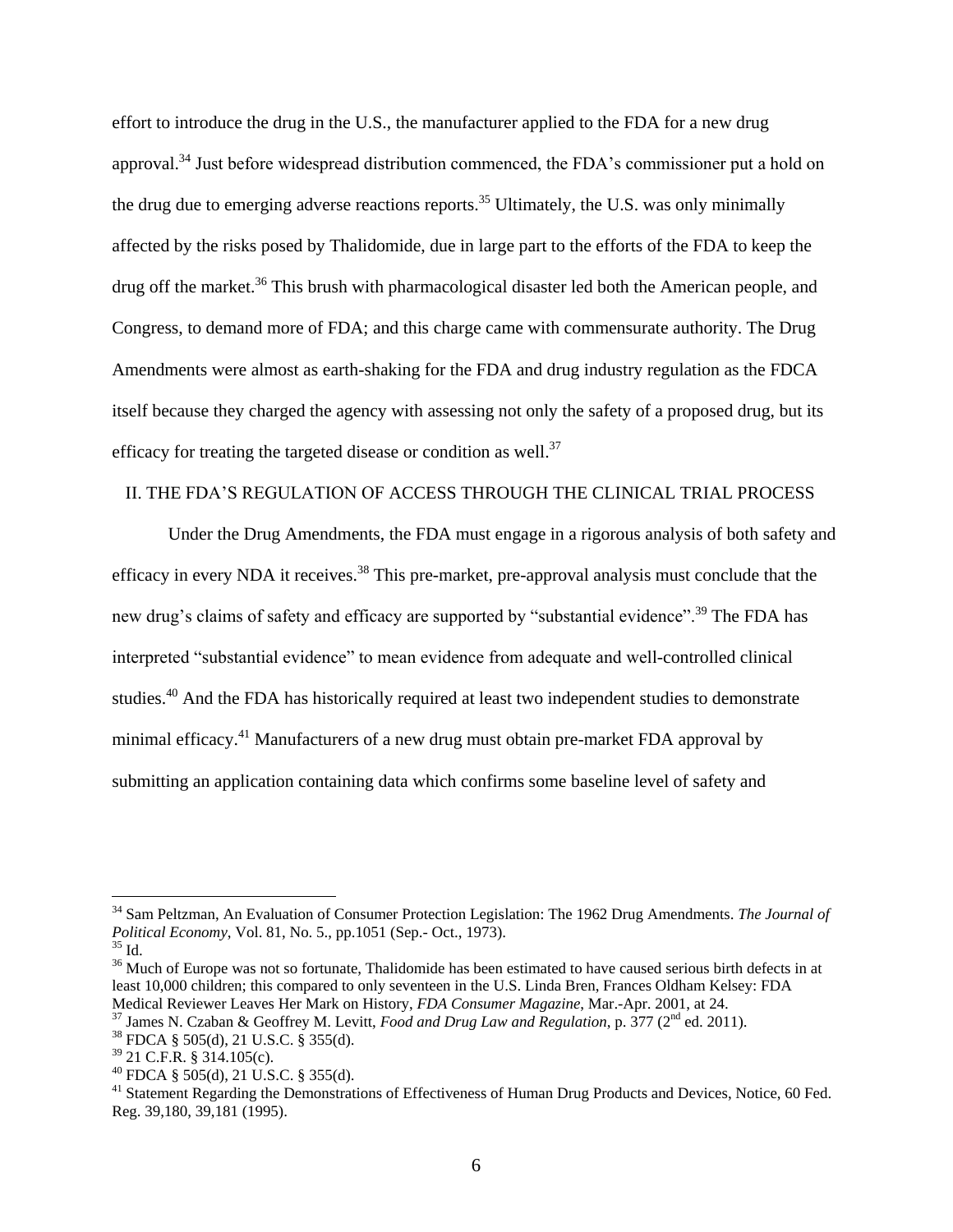efficacy.<sup>42</sup> Integral to this drug approval process are clinical trials, especially those involving humans, and the FDA has aggressively regulated the process since  $1962<sup>43</sup>$ 

#### A. The Pre-Trial Approval Process

Following the passage of the Drug Amendments, the FDA established a multi-phase process for pre-market testing and approval of new drugs.<sup>44</sup> To accomplish the goal of rigorously assessing both safety and efficacy, the FDA required all prospective marketers and manufacturers of new drugs to file an Investigational New Drug application ("IND") before commencing trials on human subjects.<sup>45</sup> The purpose of an IND application is to both alert the FDA that a drug sponsor is hoping to initiate clinical testing, and to offer data showing that this testing would at least not pose an unacceptable risk of harm to human subjects.<sup>46</sup> To further protect potential human subjects, the IND must contain a commitment from the sponsor to conduct the proposed clinical trials under the supervision of an Institutional Review Board ("IRB").<sup>47</sup> The fundamental purpose of an IRB is to ensure that the rights and welfare of the human subjects are protected.<sup>48</sup> To facilitate this protective purpose, IRBs—and the INDs creating them—must operate under a vigorous Informed Consent ("IC") rubric.<sup>49</sup> The principal thrust of the IC regulations are to ensure that the human subject's participation in the trials is voluntary and knowing.<sup>50</sup> Potential candidates must be adequately

 $42$  21 U.S.C. § 355(b)(1) (2000).

 $43$  Id. § 355(b)(5).

<sup>44</sup> Czaban, at 364.

 $45$  21 U.S.C. § 355(b)(5).

<sup>&</sup>lt;sup>46</sup> Specific IND contents vary by drug, but all INDs must include the following basic elements: 1) an introductory statement and general investigative plan, 2) a set of comprehensive investigative protocols, 3) information on the proposed drug's chemistry, manufacturing and controls, 4) pharmacology and toxicology information from preclinical studies, 5) a summary of previous human experience with the drug, etc. For the full list see 21 C.F.R. § 312.23.

 $47$  IRBs play a central role both in the IND and in the subsequent running of the trial. The IRB's role in the Informed Consent context is more relevant to this paper, but the board must also take a sufficiently active role in the conduct of the study to ensure that pertinent medical and scientific standards are maintained, as well as maintaining general compliance with FDA standards and regulations. In essence, the IRB is the trial's functional and logistical manager, as well as its moral compass. 21 C.F.R. § 312.56 and Czaban, at 362-63.

<sup>48</sup> 21 C.F.R. § 312.56.

<sup>49</sup> 21 C.F.R. §312.50

<sup>&</sup>lt;sup>50</sup> Id. Further, subjects cannot be forced to waive any potential future claims for negligence against the study's sponsor, and may withdraw consent at anytime without penalty or loss of benefit. In an attempt to balance the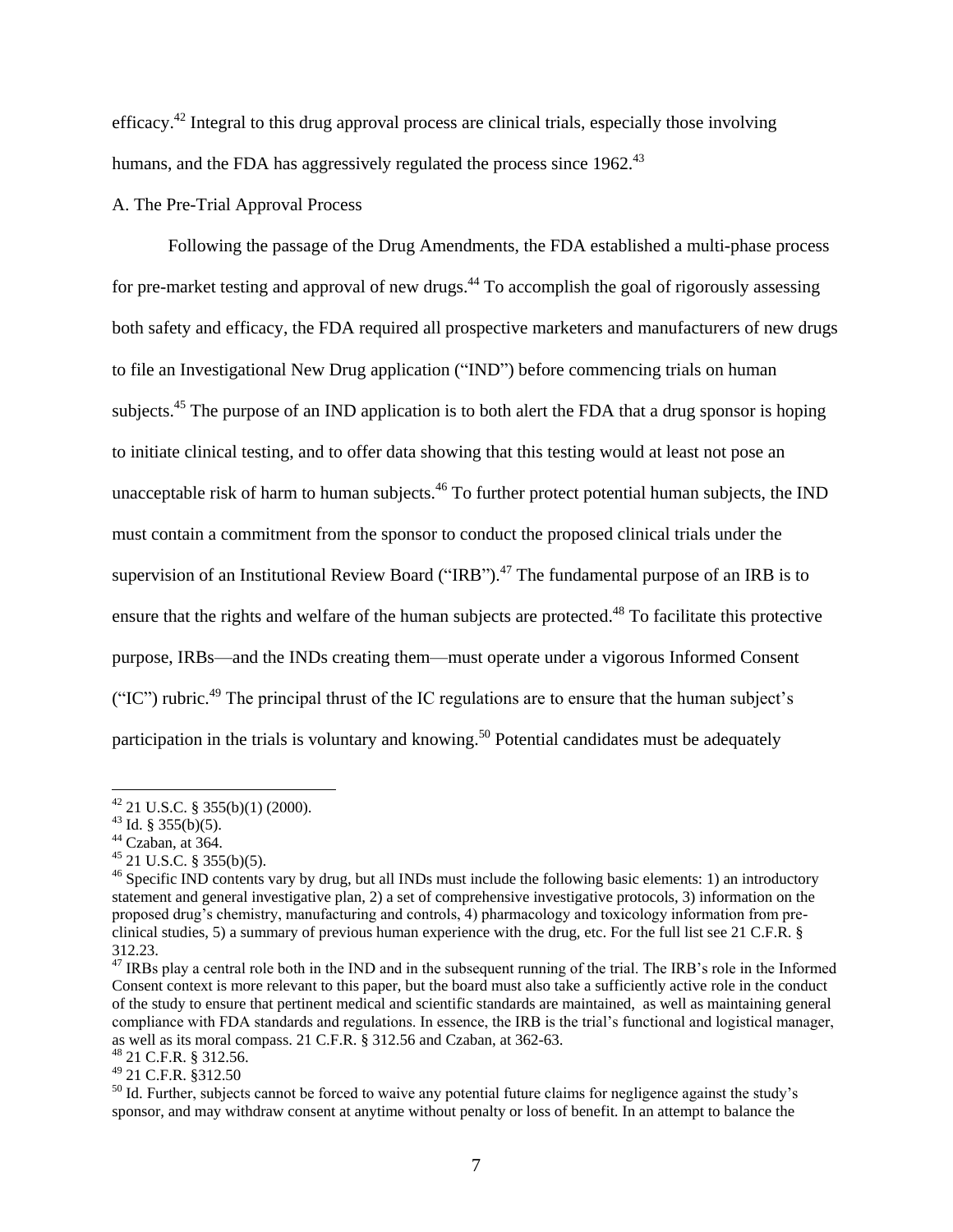informed about risks, possible benefits, alternative courses of treatment and other relevant information before consenting.<sup>51</sup>

#### B. The Clinical Trial Process

Once the drug sponsor has gathered sufficient data evidencing safety for introduction into a human subject pool and compiled a satisfactory IRB protocol and the FDA has approved these efforts, the actual clinical trial may begin.<sup>52</sup> The FDA has created a multi-phase trial process that consists of three principal phases followed by one possible, though not always mandatory, postapproval phase.<sup>53</sup> Phase 1 involves the initial administration of the experimental drug to human subjects.<sup>54</sup> The stated purpose of this initial data gathering is "to determine the metabolism and pharmacological actions of the drug in humans, the side effects associated with increasing doses, and, if possible, to gain early evidence on effectiveness".<sup>55</sup> Although any early evidence on effectiveness is recorded and reported to the FDA, the central goal of Phase 1 testing is to determine the metabolism and toxicity properties of the new drug in relation to use in healthy test subjects.<sup>56</sup> Phase 1 trials really only demonstrate that a proposed experimental drug will not seriously harm a healthy subject; therefore it is important not to rely too heavily on results from this early stage for potential

autonomy of the subject with concerns over her safety, the FDA promulgated regulations providing a narrow exception to the general IC requirements. In cases where: 1) a subject is in a life-threatening situation and all other available treatments are unproven or unsatisfactory; or 2) the subject cannot provide effective consent due to his or her medical condition; or 3) treatment must be administered before consent from a legal representative is feasible, the IC requirements may be lessened or in some other way mitigated. The exception also requires that the use of the experimental drug holds the potential to benefit the patient, that the investigation could not practicably be carried out without the waiver, and that additional patient protections are provided.

 $51$  Id. §50.25

<sup>52</sup> James N. Czaban & Geoffrey M. Levitt, *Food and Drug Law and Regulation*, pp. 361-62 (2nd ed. 2011).

<sup>53</sup> Id. at 364.

<sup>54</sup> 21 C.F.R. §312.21(a)(1).

<sup>55</sup> Id.

<sup>56</sup> Susan Okie, *Access Before Approval—A Right to Take Experimental Drugs?*, 355 New Eng. J. Med. 437, 438 (2006).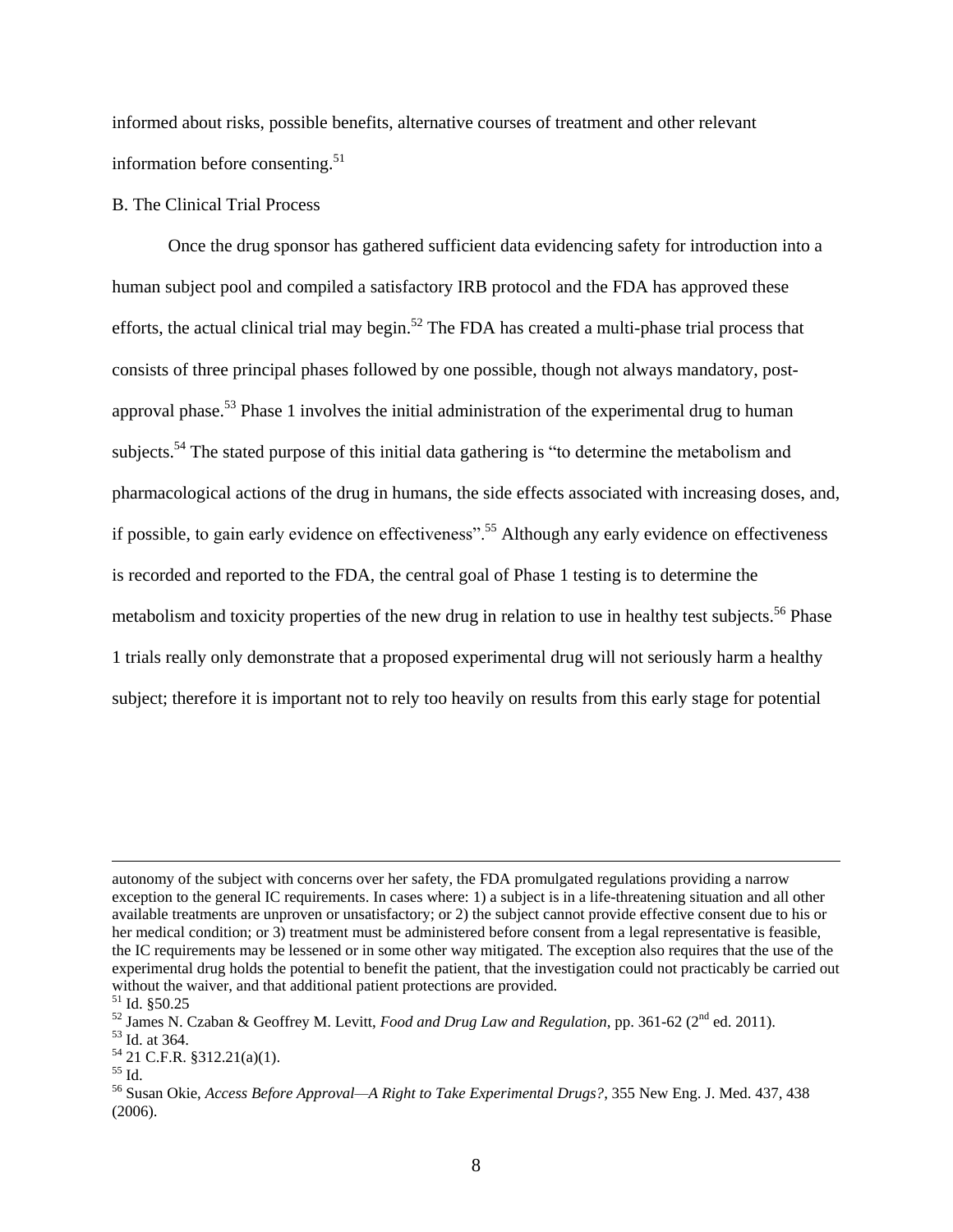disease treatment opportunities.<sup>57</sup> Finally, the drug's sponsor must derive sufficient pharmacokinetic and general pharmacological data from Phase 1 trials to devise appropriate and safe Phase 2 studies.<sup>58</sup>

Phase 2 trials mark the beginning of experimental drug testing on subjects with the targeted illness.<sup>59</sup> Once the drug has been shown to pose no immediate risk to healthy test subjects, it is introduced to a much larger test population, which includes individuals suffering from the disease or illness the new drug purports to treat.<sup>60</sup> The trial group may include as many as several hundred subjects, and the stated purpose of this phase is to "obtain evidence of the drug's effectiveness against the targeted disease, to explore further risk and side-effect issues and to confirm preliminary data regarding optimal dosage ranges."<sup>61</sup> Phase 2 trials typically run for about two years<sup>62</sup>, and the FDA requires that they operate as adequate and well-controlled studies allowing for clear identification of the effects of the drug, as well as differentiation between the effects of the study drug and any effects emanating from other factors.<sup>63</sup> To effectively differentiate between the effects of the study drug and any effects arising out of other sources, most trials will involve randomly assigned control groups receiving either placebos or the "best current" treatment; results from these groups are then given a blind outcome assessment.<sup>64</sup>

Because Phase 2 study participants have the potential for unknowingly receiving either the experimental study drug, the "best currently available" treatment or a placebo, sponsors must explicitly inform participants that they are involved in an experimental study and *not* experimental treatment.<sup>65</sup> Further, most sponsors call study participants subjects rather than patients to emphasize

 $57$  In essence, this early testing may produce some data on efficacy, but its relevance to the treatment of specific diseases is fundamentally limited by the nature and composition of the testing sample.

<sup>&</sup>lt;sup>58</sup> James N. Czaban & Geoffrey M. Levitt, *Food and Drug Law and Regulation*, p. 364 (2<sup>nd</sup> ed. 2011).

 $^{59}$  Id.

<sup>60</sup> 21 C.F.R. § 312.21(b).

 $61$  Id.

 $^{62}$  Id.

<sup>63</sup> P.P. De Deyn & R. D'Hooge, *Placebos in Clinical Practice and Research*, 22 J. Med. Ethics 140-141 (1996).  $64$  Id.

<sup>65</sup> Frances H. Miller, *Symposium Trust Relationships Part 1 of 2: Trusting Doctors: Tricky Business When it Comes to Clinical Research*, 81 B.U. L. Rev. 423-433 (2001). This explicit distinction between "experimental treatment"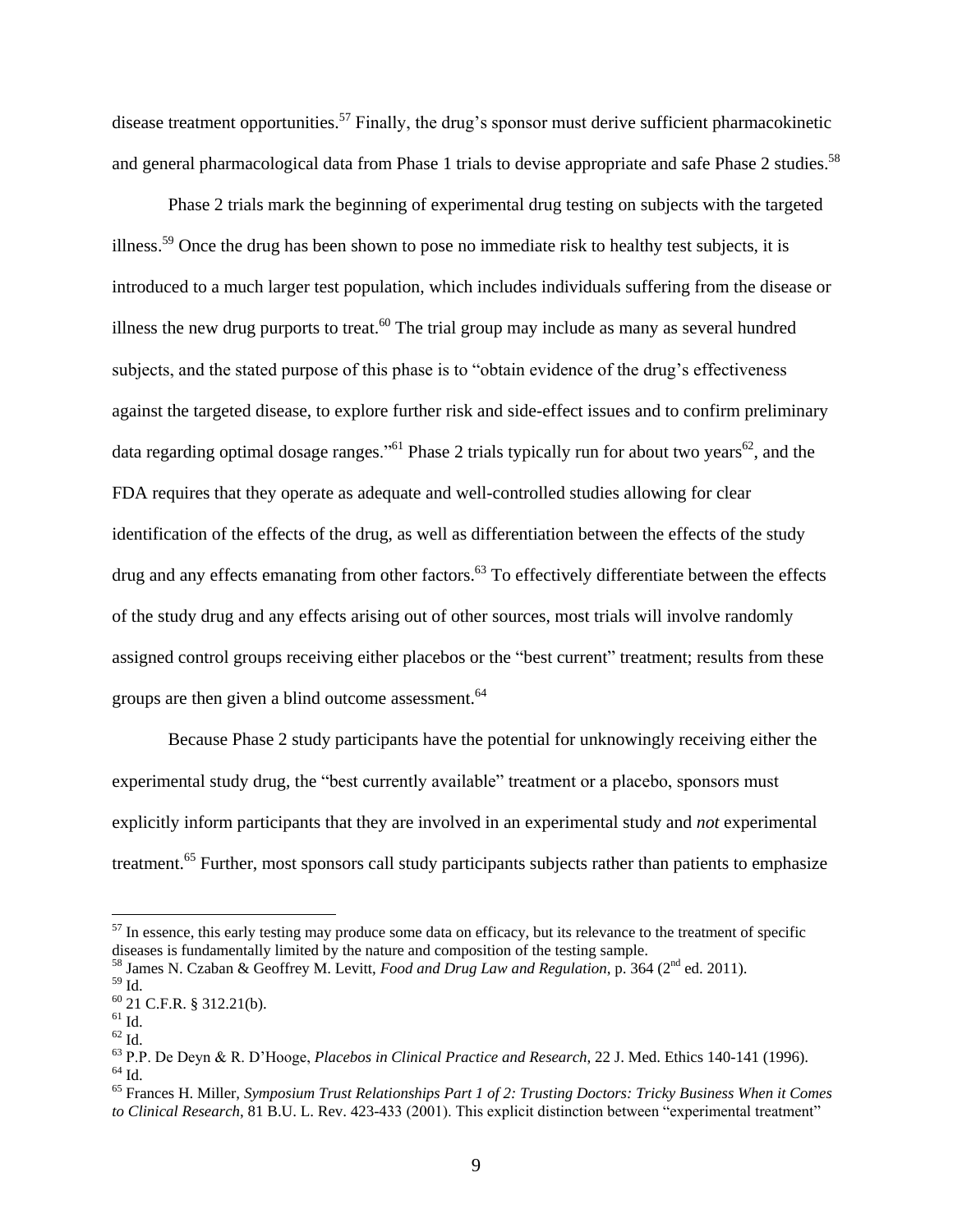this distinction. <sup>66</sup> To further cement this distinction, the FDA has mandated that Phase 2 studies are not meant to function as treatment but are solely intended to evaluate whether the experimental drug offers therapeutic benefits.<sup>67</sup> If the drug sponsor is able to gather adequate data evidencing effectiveness against the targeted disease, indications for optimal dosage, and showing minimal negative side-effects from usage, the drug may move on to the third and final stage of pre-market testing.<sup>68</sup>

Phase 3 clinical trials commence once the drug's sponsor has gathered and presented this "preliminary evidence suggesting [that the] effectiveness of the drug" adequately balances out the risk to the patient, and the FDA accepts the data.<sup>69</sup> The primary goal of a Phase 3 trial is to collect the data necessary to meet the safety and efficacy standards required by the FDCA, which the FDA has interpreted to mean any and all data needed to "evaluate the overall benefit-risk relationship of the drug and to provide an adequate basis for physician labeling" and prescription.<sup>70</sup> Once an adequate amount of data on the drug's risk-benefit profile has been gathered, the sponsor files a summary NDA with the FDA's Center for Drug Evaluation and Research for final marketing approval.<sup>71</sup> The FDA must then decide whether to request additional safety and efficacy testing, or approve the drug for introduction into the market and use by the general public.<sup>72</sup> If the FDA requests a further level of

 $\overline{a}$ 

<sup>69</sup> 21 C.F.R. § 312.21(c).

 $71$  FDA's Drug Review Process, Food and Drug Admin.,

and "experimental study" is central to the issue of patient autonomy because it clearly demonstrates that the FDA believes that, as long as a potential participant is not unduly influenced by hopes for an experimental treatment or "cure", they may make a free choice to participate.

<sup>&</sup>lt;sup>66</sup> Id.

 $67$  45 C.F.R. § 46.109 (2007). In the second, wider phase of testing, the IRB's task of creating and enforcing an adequate informed consent rubric would seem to be much more complicated. In Phase 1, subjects are presumably participating purely for remunerative purposes, and the potential ethical dilemmas are minimal. In Phase 2 however, participants may be motivated by much more complicated incentives (as will be discussed below), and the IRB must respond appropriately when devising an IC scheme.

 $68$  Id.

 $70$  Id. This final pre-market phase may involve up to several thousand subjects, frequently takes place in multiple locations, and includes both controlled and uncontrolled testing.

www.fda.gov/drugs/resourcesforyou/consumers/ucm143534.htm (last accessed 10/18/12).  $72$  Id.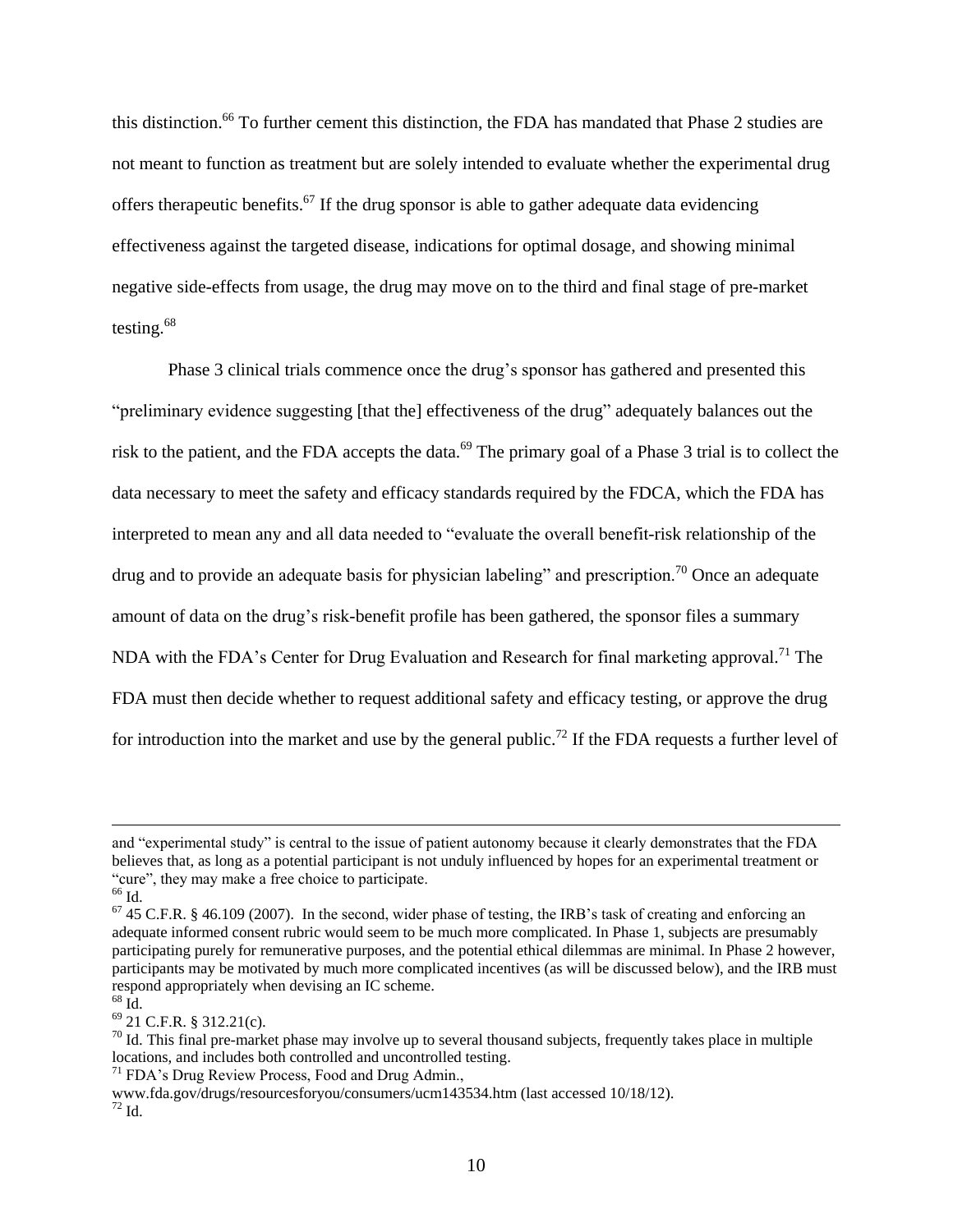testing, there are two options at their disposal. The agency may employ either a fourth trial phase<sup>73</sup>, or conduct what is called a Risk Evaluation and Mitigation Strategy ("REMS")<sup>74</sup>. If, however, the FDA concludes that the drug's risk-benefit profile (as measured by safety and efficacy data) is satisfactory, it will approve the drug for introduction into the public market.

Historically, this process has taken roughly 12 years to complete<sup>75</sup>, and pharmaceutical companies claim that the cumulative cost can average up to one billion dollars for each new drug.<sup>76</sup> Due to these cost and time pressures, the FDA has faced consistent pleas from the drug industry to accelerate the pace of drug approvals.<sup>77</sup> The FDA also, however, has been faced with several scenarios which seem to illustrate the importance of a robust and detailed pre-clearance process.<sup>78</sup> These often well-publicized adverse outcomes add pressure to an agency trying to balance consumer safety, industry innovation, and patient autonomy.

#### III. A HISTORY OF THE FDA'S ATTEMPTS TO EXPAND ACCESS

A. The Aftermath of the 1962 Amendments: *U.S. v. Rutherford* and Treatment INDs

 $\overline{a}$ 

Since the passage of the 1962 amendments and the new mandate to assess both safety and effectiveness, the FDA has been under sustained pressure to accelerate the drug approval process.<sup>79</sup> Pharmaceutical companies have argued that the U.S. lags far behind other nations in both drug

<sup>&</sup>lt;sup>73</sup> Phase 4 trials may be initiated pursuant to 21 C.F.R. § 314(h)'s accelerated approval provisions, they may also be agreed to between the sponsor and FDA to further address safety issues, or they may be voluntarily conducted by the sponsor to expand labeling for the drug. Further, a fourth phase of testing may be required under the FDAAA (James N. Czaban & Geoffrey M. Levitt, *Food and Drug Law and Regulation*, p. 364 (2<sup>nd</sup> ed. 2011)).

<sup>&</sup>lt;sup>74</sup> FDCA § 505-1(a)(1), 21 U.S.C. § 355-1(a)(1), added by Pub. Law No. 110-85, tit. IX. REMS is provided for under the authority of the FDAAA, and FDA may require a sponsor to include a REMS in its NDA if the agency deems it necessary to ensure that the benefits of the drug outweigh the risks.

<sup>75</sup> Elizabeth M. Rutherford, *The FDA and "Privatization"—The Drug Approval Process*, 50 Food & Drug L.J. 203, 213 (1995).

<sup>76</sup> Joseph DiMasi et al., *The Price of Innovation: New Estimates of Drug Development Costs*, 22 J. Health Econ., 151 (2003).

 $^{77}$  Leonard G. Shifrin, Lessons from the Drug Lag: A Retrospective Analysis of the 1962 Drug Regulations, 5 Harv. J.L. & Pub. Pol'y 91 (1982).

<sup>78</sup> Gardiner Harris, *FDA Official Admits "Lapses" on Vioxx*, www.nytimes.com/2005/03/02/politics/02fda.html (last accessed 10/18/2012). The Vioxx incident is merely the most recent and high-profile of a number of dramatic recalls of approved drugs from the market due to significant, and sometimes foreseeable, health risks.

<sup>79</sup> Leonard G. Shifrin, *Lessons from the Drug Lag: A Retrospective Analysis of the 1962 Drug Regulations*, 5 Harv. J.L. & Pub. Pol'y 91 (1982).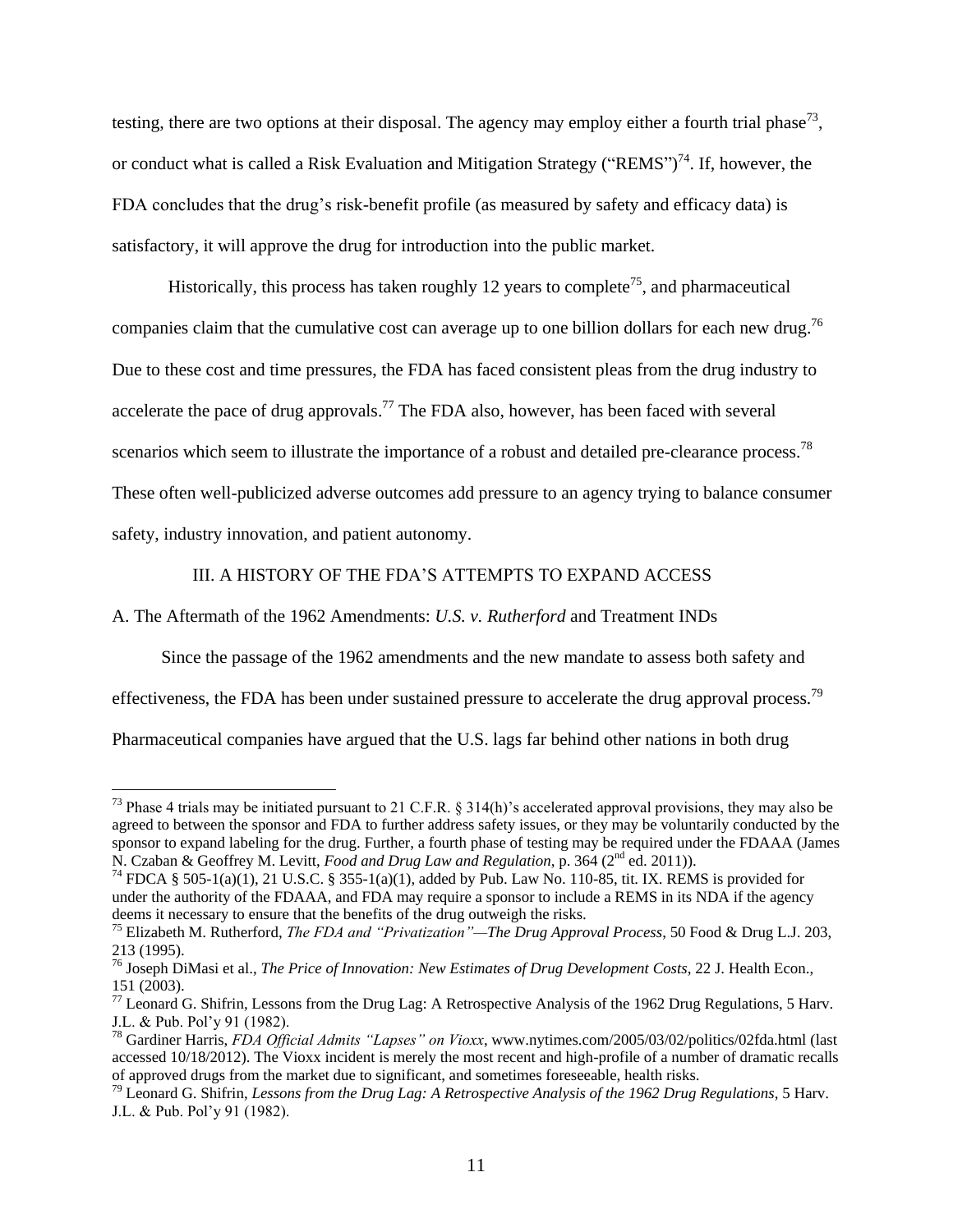approval rates and the time it takes to get a drug to market, and patient advocacy groups maintain that these shortcomings put their members at grave risk.<sup>80</sup> The first major challenge to the agency's new role—created by the Drug Amendments—of assessing a drug's "safety and effectiveness" came in 1979 when a group of terminally ill cancer patients sought to enjoin the FDA from prohibiting the dissemination of a new, unapproved cancer drug.<sup>81</sup> The cancer patients sought to establish a right to the unapproved drugs—and thus escape the reach of the FDA's safe and effective requirement—due to the end-stage or terminal nature of their illness.<sup>82</sup> The Supreme Court explicitly rejected this position, holding that the FDA was well within its statutory authority when it interpreted the FDCA to encompass even those drugs aimed at benefitting the terminally ill. $83$  Further, in discussing the importance of the new effectiveness prong of the FDA's analysis, the Court held that "there is a special sense in which the relationship between drug effectiveness and safety has meaning in the context of incurable illnesses [because] an otherwise harmless drug can be dangerous to any patient if it does not produce its purported therapeutic effect."<sup>84</sup> In the first major challenge to the FDA's authority to limit access to experimental drugs under the new safe and effective pre-market analysis, the Court found that the FDA not only possessed the requisite authority to limit access, it was obligated to do so. However, eight years after this setback for patient choice, the FDA introduced a new avenue of access for terminally ill patients.

<sup>&</sup>lt;sup>80</sup> Id. Shifrin mentions that, by the 1980's, the U.S. had fallen behind other industrialized nations not only in drug approval times, but even in the gross number of medications that ultimately made it to market. Pharmaceutical companies concluded, logically it would seem, that the ordeal of the approval process ended up generally reducing the industry's incentive to even introduce experimental drugs.

<sup>81</sup> *United States v. Rutherford*, 442 U.S. 542 (1979).

<sup>82</sup> Id. at 546.

<sup>&</sup>lt;sup>83</sup> Id. at 551-552. The majority went on to elaborate that the terminally ill (because of the nature of their illness and the psychological and emotional vulnerability resulting from it) are perhaps the most at-risk members of the group FDA is mandated to protect, and thus the statutory obligation to pre-authorize drug use is most critical in this scenario.

<sup>&</sup>lt;sup>84</sup> Id. at 556. The Court went on to state that "[f]or this reason, even before the 1962 Amendments incorporated an efficacy standard into new drug application procedures, the FDA considered effectiveness when reviewing the safety of drugs used to treat terminal illness." Id.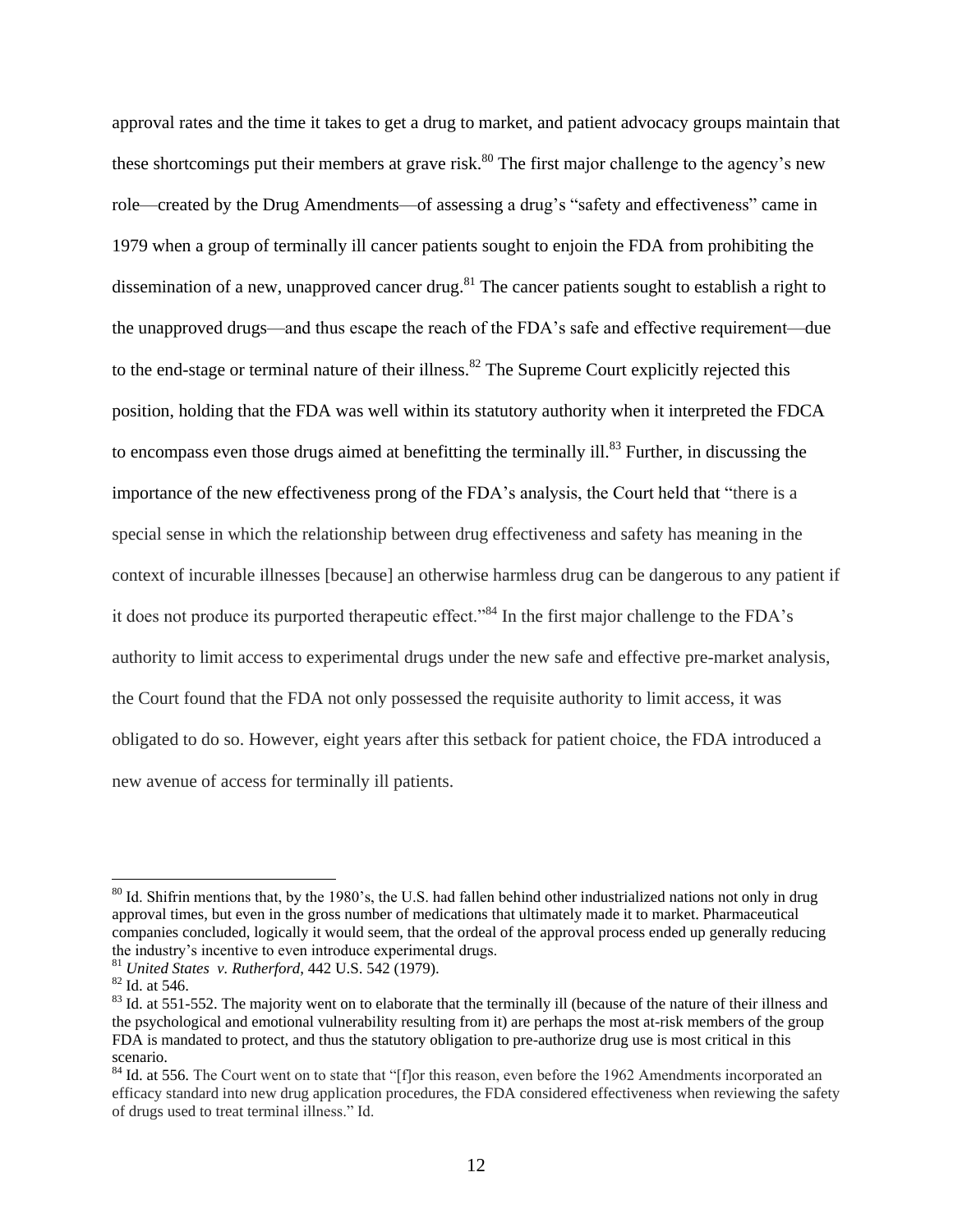In 1987, the FDA created the Treatment IND in an attempt to expand access to experimental drugs for the seriously and terminally-ill.<sup>85</sup> The Treatment IND was a significant breakthrough for both advocacy groups and patients because it provided access to investigational drugs *outside* of the context of controlled clinical trials.<sup>86</sup> This new IND option further modified the standard application process in that it allowed access—for certain patient groups—to an experimental drug if sponsors could establish that: (1) the drug is intended "to treat a serious or immediately life-threatening disease", (2) there is "no comparable or satisfactory alternative" treatment, (3) the drug "is under investigation in a controlled clinical trial", and (4) the sponsor is "actively pursuing market approval".<sup>87</sup> The Secretary of Health and Human Services ("HHS")<sup>88</sup> is empowered to decide whether there is adequate evidence of both safety and effectiveness for the proposed use of the drug.<sup>89</sup> Despite its initial promise, patients and advocates quickly found that the new scheme ultimately did little to expand access for the critically ill. $90$ 

 $85$  Investigational New Drug, Antibiotic, and Biological Drug Product Regulations. 52 Fed. Reg. 19,466 (1987). This has been most recently codified in 21 C.F.R. §§312.305 and 312.320 (2011).

<sup>&</sup>lt;sup>86</sup> 21 C.F.R. §312.34. This new option for access was so ground-breaking because it allowed patients being treated outside of controlled trials—who may have been previously disqualified or unable to participate for various reasons—to still have a chance at getting the drug. Clinical trials may, and often do, have rigorous standards for participation. Most studies self-select for subjects afflicted only with the specific disease targeted by the drug, with any other conditions seen as potentially complicating or obscuring any data gathered. Unfortunately, those who are seriously or terminally-ill rarely have only one significant medical condition (serious illness usually including multiple co-morbidities), and would thus be disqualified from most clinical trials. Two excellent resources on comorbidity and it's impact on healthcare decisions—up to and including trial participation—are M. van den Akker, et al, *Multimorbidity in General Practice: Prevalence, Incidence, and Determinants of Co-occurring Chronic and Recurrent Diseases*, J Clin Epidemiol, 51:367–375 (1998), and M. Fortin, et al, *Prevalence of Multimorbidity Among Adults Seen In Family Practice*, Ann Fam Med, 3:223–8 (2005).

 $87$  21 C.F.R. §§312.305(a)(1), 312.320(a)(1)(i), 312.320(a)(2) (2011) respectively.

<sup>&</sup>lt;sup>88</sup> The Secretary is a figure who, for the purposes of the FDA's analysis in these matters, is the higher authority. In essence, although the FDA operates with great autonomy within the federal government, they ultimately answer to HHS, under whose delegatory umbrella they fall.

 $89$  21 C.F.R. §312.320(a)(3)(i). There would be very little efficacy data at this point and the Treatment IND invests a significant amount of discretionary authority in the Secretary, allowing her to determine—on what is likely very little information—whether there is "substantial evidence" of "safety" and "effectiveness".

<sup>90</sup> Jerome Groopman, *The Right to Trial; Should Dying Patients Have Access to Experimental Drugs?*. The New Yorker, Dec. 18, 2006, at 40-47.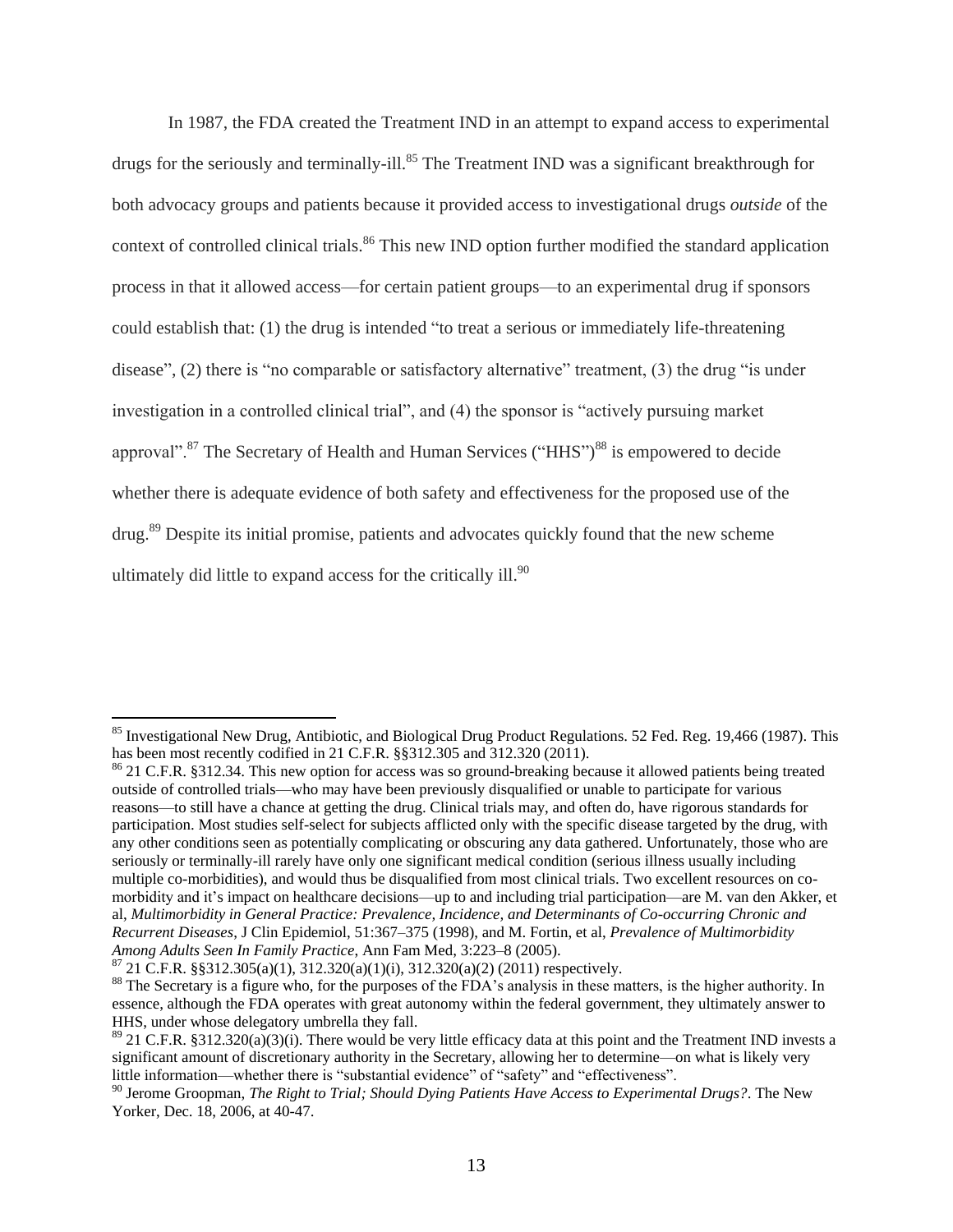As implemented by the FDA, the Treatment IND option effectively foreclosed potential candidates from gaining access until well into the third phase of ongoing trials.<sup>91</sup> Citing concerns over both consumer and industry protection, the FDA argued that allowing access at any time before Phase 3 would endanger patients as well as potentially reduce the number of willing participants in future experimental drug trials.<sup>92</sup> As a result of this concern, the Treatment IND is practically only available in Phase 3 or beyond.<sup>93</sup> The FDA did carve out one very narrow exception to this rule—in the case of an immediately life-threatening disease when all other treatment options have been exhausted—by allowing access between the post-Phase 2 period and the beginning of Phase 3.<sup>94</sup> However, even this patient "in extremis" cannot get access *before* the conclusion of Phase 2, and even then the Commissioner may deny access.<sup>95</sup> Another aspect of the Treatment IND which ultimately limited program usage was originally intended as a cost-control device to protect consumers. <sup>96</sup> Burdened by these issues—and widely criticized as both "inadequate and

 $93$  Id. §312.34(a).

 $91$  21 C.F.R. §312.34(a) and Groopman at 45-47.

<sup>&</sup>lt;sup>92</sup> Hearing Before the Subcomm. on Human Resources and Intergovernmental Relations of the H. Comm. On Gov. Operations (Concerning the FDA's Proposals to Ease Restrictions on the Use and Sale of Experimental Drugs), 100<sup>th</sup> Cong. 71-72 (1987). The FDA's then-Commissioner, Frank Young, testified at the hearing that allowing patient access at any time before Phase 3 could pose a serious danger to those seeking treatment, as well as potentially reducing the number of people willing to participate in future trials. The Commissioner argued that if an individual could pursue new or experimental treatment through a Treatment IND, they would have no incentive to actually participate in a trial. In essence, opening up access to experimental drugs outside of the context of a trial effectively removes any and all incentive for participating in a trial. It went unmentioned in the 1987 hearing, but the subtext here is the fact that at least some controlled trial participants will unknowingly receive a placebo rather than the new drug, and thus be potentially worse off than if they had merely remained on whatever treatment they had previously undergone. It would follow that any rational—and seriously-ill—person would opt for the Treatment IND and be guaranteed the new drug, making it difficult for any clinical trial to get out of Phase 1 and begin efficacy testing.

<sup>&</sup>lt;sup>94</sup> Id. In essence, a patient may get access after Phase 2 testing and data-gathering has concluded but before the Phase 3 process begins.

<sup>&</sup>lt;sup>95</sup> Id. §312.34(b)(3)(i)(A)-(B). The Commissioner has the discretion to deny a Treatment IND application even in this extreme situation if she determines that the "available scientific evidence fails to show that the drug is effective for its intended use or provides reasonable grounds which indicate that the patient would be exposed to an unreasonable and significant additional risk of illness." Id. This is essentially the same cost-benefit analysis done in the case of a "seriously ill" or "terminally ill" patient under the 1987 regulations.

 $96$  Id. §312.7(d)(3). The 1987 regulations prohibited the pharmaceutical industry from profiting on a Treatment IND and restricted recovery to the cost of research, development and manufacture. This removal of the profit-motive, along with the industry's concern over the potential for fewer trial subjects, effectively eliminated most pharmaceutical companies from participation in Treatment INDs. Because the FDA does not mandate participation in the program, many companies simply refused to offer their developmental drugs outside of the trial context.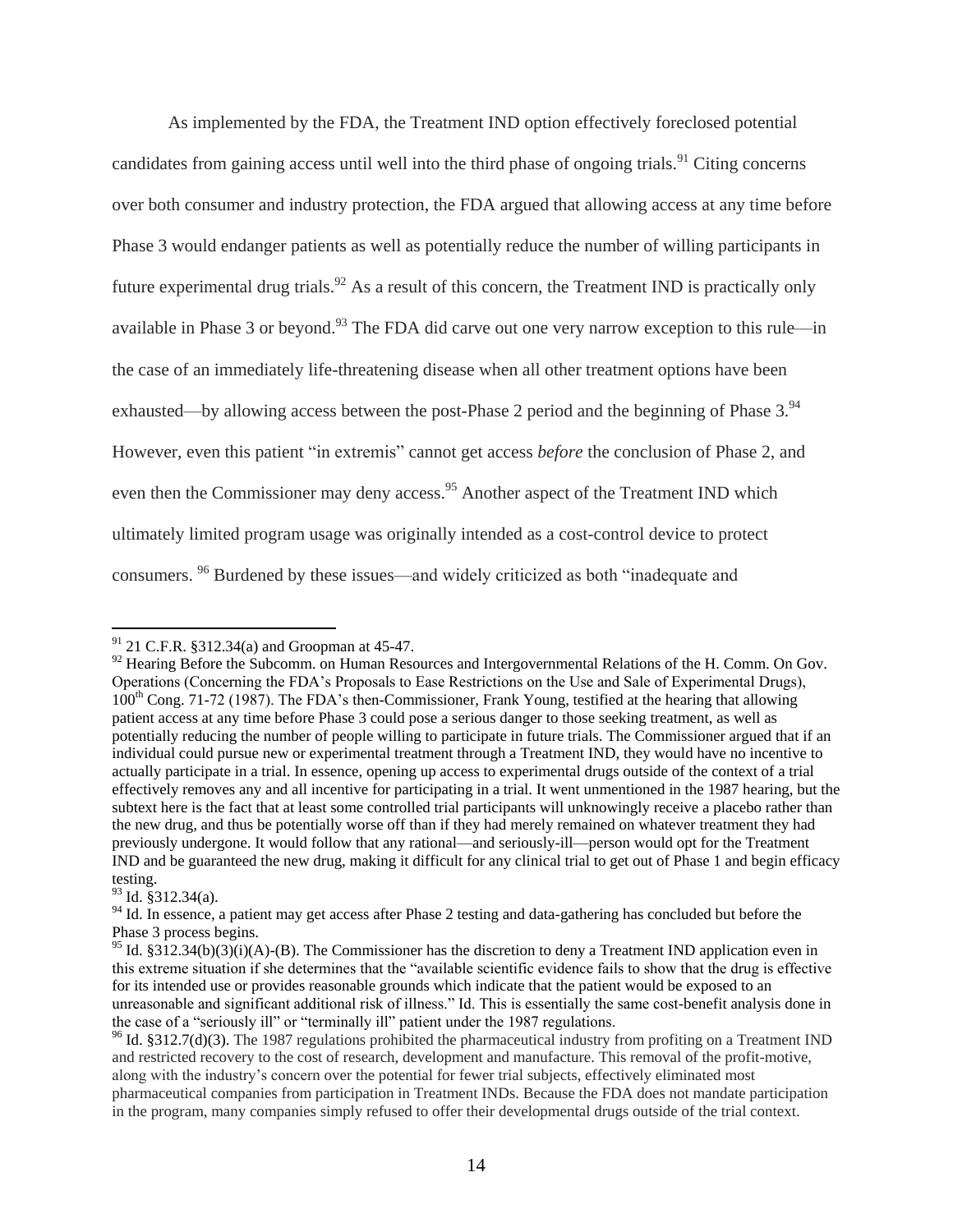underutilized"<sup>97</sup>—the Treatment IND program was eventually viewed even by the FDA as a failed attempt to expand access.<sup>98</sup> In an effort to remedy this shortcoming, and expand access "to investigational products intended for serious diseases", Congress stepped in and passed the Food and Drug Administration Modernization Act of 1997 ("FDAMA").<sup>99</sup>

B. The Patient, the Physician and the FDA: The FDAMA and the FDA's 2009 Regulations

In passing the FDAMA, Congress explicitly set out to establish a route to access for the individual patient excluded—for whatever reason—from the clinical trial process.<sup>100</sup> Specifically, section 360bbb states that individual patients seeking treatment outside of clinical trials and "acting through a physician...may request from a manufacturer or distributor...an investigational drug or investigational device," subject to certain conditions.<sup>101</sup> Section 360bbb of the FDAMA, like the Treatment IND before it, maintains the two-tier test for serious and terminally ill patients.<sup>102</sup> Functionally, section 360bbb makes no mention of FDA supervision or input outside of determining whether the proposed new treatment has been shown to be at least minimally safe and effective.<sup>103</sup> Under the new framework, the decision to seek an experimental treatment is one for the patient and her physician alone, with the FDA merely deciding whether initial clinical trials have established some level of safety and efficacy.

<sup>97</sup> James N. Czaban & Geoffrey M. Levitt, *Food and Drug Law and Regulation*, p. 369 (2nd ed. 2011)

<sup>98</sup> FDA, *Speeding Access to Important Therapeutic Agents*, available at

www.fda.gov/ForConsumers/ByAudience/ForPatientAdvocates/SpeedingAccesstoImportantNewTherapies/default.h tm. In promulgating the regulations that replaced the 1987 rules, the FDA stated that the Treatment IND process had ultimately failed because it had led to dramatically "disparate access to treatment" among seriously and terminally ill patients. 71 Fed. Reg. 75,147, 75,149 (2006).

<sup>&</sup>lt;sup>99</sup> Pub. L. No. 105-115, 111 Stat. 2296 (1997).

<sup>&</sup>lt;sup>100</sup> See supra note 118.

<sup>&</sup>lt;sup>101</sup> 21 U.S.C. §360bbb(b) (2010). Subsection (b)(1) requires an individual patient's doctor to determine that: 1) the patient has exhausted treatment options, and 2) the "probable risk to the person from the investigational drug or investigational device is not greater than the probable risk from the disease or condition." Subsections (b)(2) and (b)(3) set forth the determinations to be made by the HHS Secretary, who delegates this function to the FDA Commissioner. Repeating the mandate of the 1962 Amendments, subsection (b)(2) states that the Secretary—acting through the FDA—must determine "that there is sufficient evidence of safety and effectiveness" to support the requested use of the drug.

 $102$  Id. §360bbb(c).

 $103$  Id. §360bbb(1)-(3).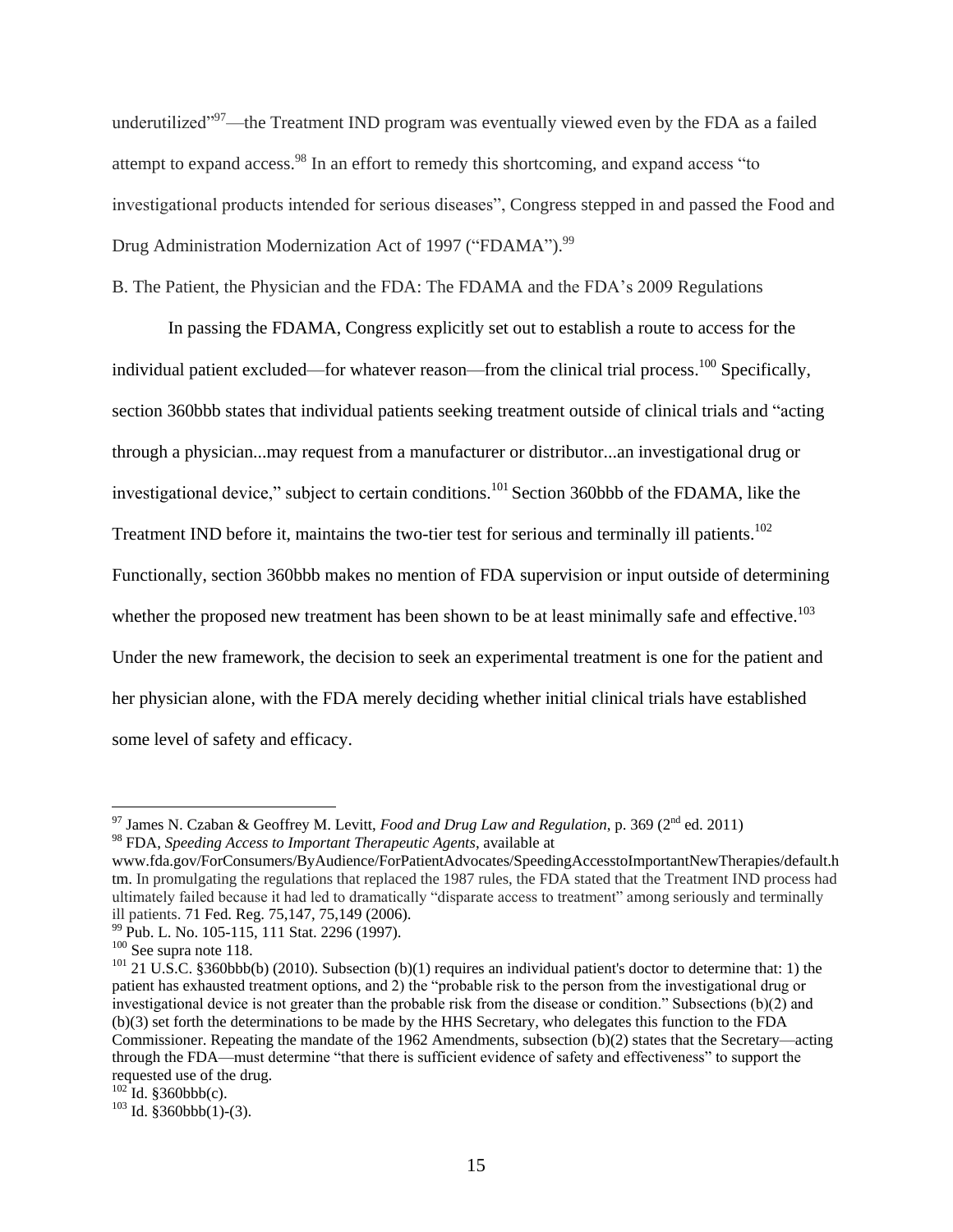In response to growing criticism over the discrepancy between the promise of expanded access under the §360bbb framework and the actual state of things,  $104$  the FDA created new rules for its developmental drugs access scheme.<sup>105</sup> The final rules, promulgated in 2009, established three population categories eligible for expanded access: 1) individual patients (including emergency requests, formerly known as "compassionate" or "emergency use" INDs), 2) intermediate-sized patient groups, and 3) general access (also known as a treatment protocol).<sup>106</sup> Further, the new regulations established a baseline criteria for expanded access, stating that the FDA must determine: 1) that "the patient or patients to be treated have a serious or immediately life-threatening disease or condition, and there is no comparable or satisfactory alternative therapy to diagnose, monitor, or treat the disease or condition;" 2) "[t]he potential patient benefit justifies the potential risks of the treatment use and those potential risks are not unreasonable in the context of the disease or condition to be treated;" and 3) "[p]roviding the investigational drug for the requested use will not interfere with the initiation, conduct, or completion of clinical investigations that could support marketing approval of the expanded access use or otherwise compromise the potential development of the expanded access use."<sup>107</sup> Under the 2009 rules, the FDA evaluates the operative criteria on a sliding scale, which in some cases could provide access to drugs based on as little as early Phase 1 safety data.<sup>108</sup> The rules also clarified that eligible patients must have a serious disease or condition, but do not need to be currently considered seriously-ill with that specific disease or condition.<sup>109</sup>

In promulgating the new rules, the FDA intended to clarify existing procedure, create new categories of expanded access, and "improve access to investigational drugs for patients with serious or immediately life-threatening diseases or conditions who lack other therapeutic options and who

<sup>&</sup>lt;sup>104</sup> See supra note 118.

<sup>&</sup>lt;sup>105</sup> See Expanded Access to Investigational Drugs for Treatment Use, 74 Fed. Reg. 40,900, 40,901 (Aug. 13, 2009). Later codified in 21 C.F.R. §§312 & 316.

 $106$  Id.

<sup>&</sup>lt;sup>107</sup> See 71 Fed. Reg. at 75,150-51.

 $108$  Id. at 75,151.

<sup>109</sup> See supra note 117.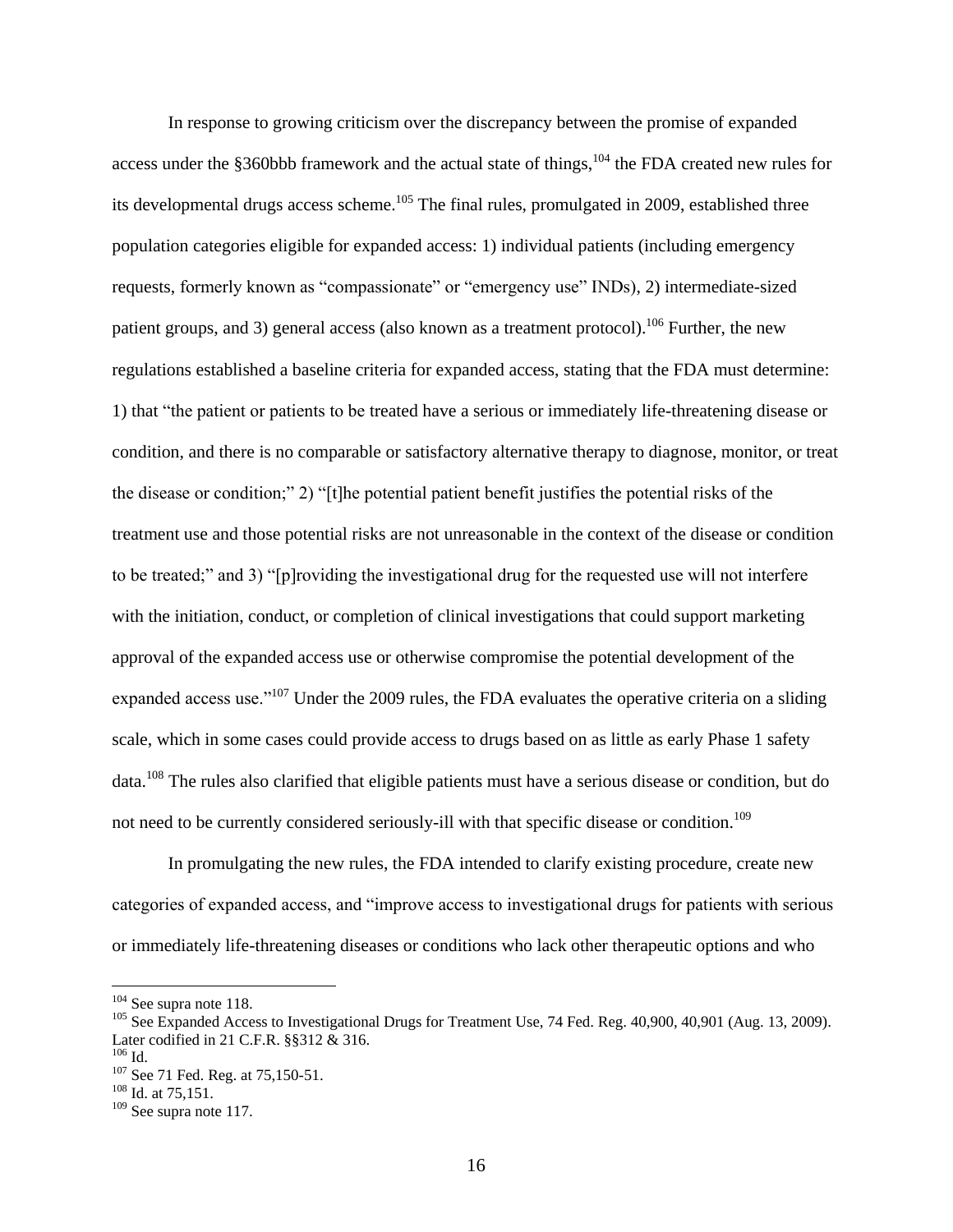may benefit from such therapies."<sup>110</sup> In an attempt to balance the agency's mandate to foster research and development while also protecting potential consumers, the FDA sought to "appropriately authoriz[e] access to promising drugs while protecting patient safety and avoiding interference with the development of investigational drugs."<sup>111</sup> To further this effort at balancing the competing interests involved in the expanded access context, the FDA also promulgated new regulations to allow drug sponsors to recover the cost of expanded access to investigational drugs.<sup>112</sup> Specifically, drug sponsors can recover the direct costs of making the investigational drug available, which are typically limited to the costs of manufacturing and shipping the drugs as well as monitoring the treatment protocol.<sup>113</sup> Finally, in yet another attempt to balance the interests of patients, physicians, and pharmaceutical manufacturers with the pressures of the FDA's mandate to evaluate new and experimental drugs, the new rules required that doctors overseeing patients with access to investigational drugs outside of clinical trials report both positive and adverse outcomes to the FDA.<sup>114</sup> Beyond ensuring that each instance of expanded access does not interfere with a sponsor's clinical testing of the proposed new drug, this measure seems to facilitate an expanded access program actually making a contribution to the FDA's evaluation of a drug.

Taken together, Congress' creation of a pathway to access—by passing section 360bbb of the FDAMA—and the FDA's subsequent promulgation of the 2009 rules are a significant development for terminally-ill patients. However, while these measures seem to offer an increased opportunity for patient autonomy and decision-making, a single provision in the FDA's new rules stands as both an unprecedented expansion of the agency's authority as well as a significant obstacle to expanded access. Section 312.305 of the 2009 regulations, which authorizes the FDA to assess the

 $110$  See supra note 125.

 $^{111}$  Id. at 40,940.

<sup>&</sup>lt;sup>112</sup> Charging for Investigational Drugs Under an Investigational New Drug Application, 74 Fed. Reg. 40,872 (Aug. 13, 2009). Although, as the following sections will discuss, only allowing recovery of direct costs still functions to limit industry incentive to participate. Sections 4 and 5 will discuss the implications of this shortcoming and offer a potential solution.

<sup>&</sup>lt;sup>113</sup> See 21 C.F.R. §312.8(d)(1)-(2) (2011).

 $114$  Id. at §312.310(c)(2) (2011).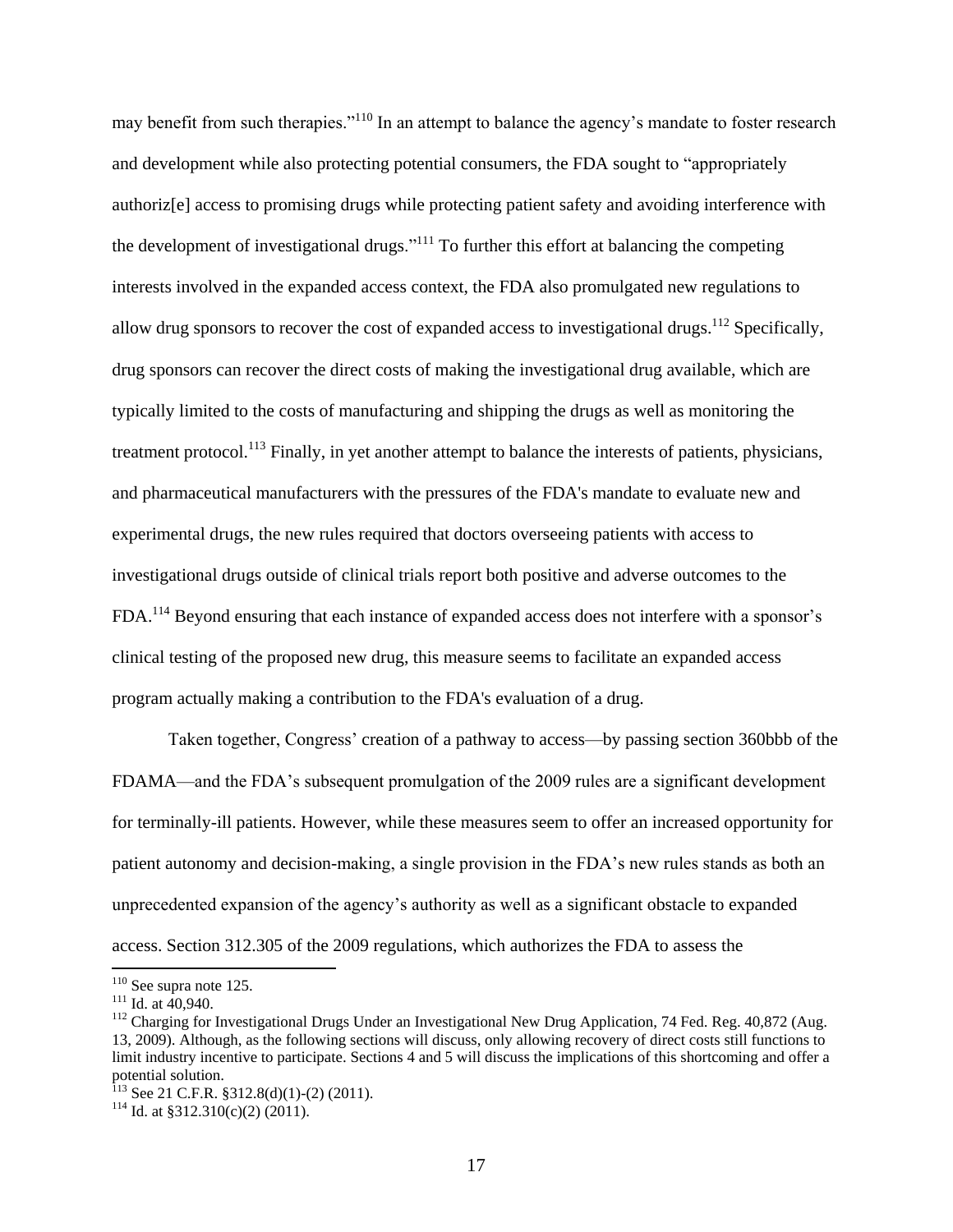"reasonableness" of a patient's decision to take a developmental drug,  $^{115}$  threatens to undermine the promise of expanded access created by §360bbb. Without corrective action, this single provision could prevent seriously or terminally-ill patients from accessing the developmental treatments Congress intended to authorize in the FDAMA.

#### IV. THE ETHICAL AND LEGAL IMPLICATIONS OF EXPANDING ACCESS

While the FDA has attempted—through the various means described above—to expand access to developmental drugs for the terminally ill, these efforts have only served to restrict and complicate matters. Opponents of deregulation argue that the risk of expanding access outweighs any potential benefit, <sup>116</sup> but while there are considerable legal and ethical concerns implicated by expanded access, individual patient autonomy should trump the FDA's authority to regulate in this area. When analyzing the varied and competing interests involved in the regulation of developmental drugs, and the potential ethical and legal implications created by their interaction, addressing each of the key actors in the enterprise is worthwhile.

#### A. The Seriously-Ill Patient

The argument advanced most often by both patients and their advocates is that, when suffering from a serious or terminal illness, time is of the essence.<sup>117</sup> Completion of the full clinical trial process *averages* 12 years,<sup>118</sup> and many patients simply cannot wait this long. Abigail Burroughs—after whom the Abigail Alliance is named—is a striking example of a young person who lost her battle with cancer while a promising developmental drug slowly progressed through the clinical trial process.<sup>119</sup> This tragic outcome illustrates the moral hazard created by withholding a potentially life-saving drug, because it might be dangerous, while the patient slowly succumbs to

<sup>115</sup> 21 C.F.R. §312.305(a)(2) (2011).

<sup>116</sup> Ralph W. Moss, *No Way to Save a Life: Allowing Terminally Ill Cancer Patients Access to Drugs That Have Not Completed Clinical Trials is a Dangerous Move*, New Scientist, June 3, 2006, at 21.

<sup>&</sup>lt;sup>117</sup> Groopman, supra note 108.

<sup>118</sup> Joseph DiMasi et al., *The Price of Innovation: New Estimates of Drug Development Costs*, 22 J. Health Econ. 151, 181 (2003).

<sup>119</sup> Robert Manor, *FDA Seeks to Ease Access to New Drugs*, Chi. Trib., Dec. 12, 2006, at C1.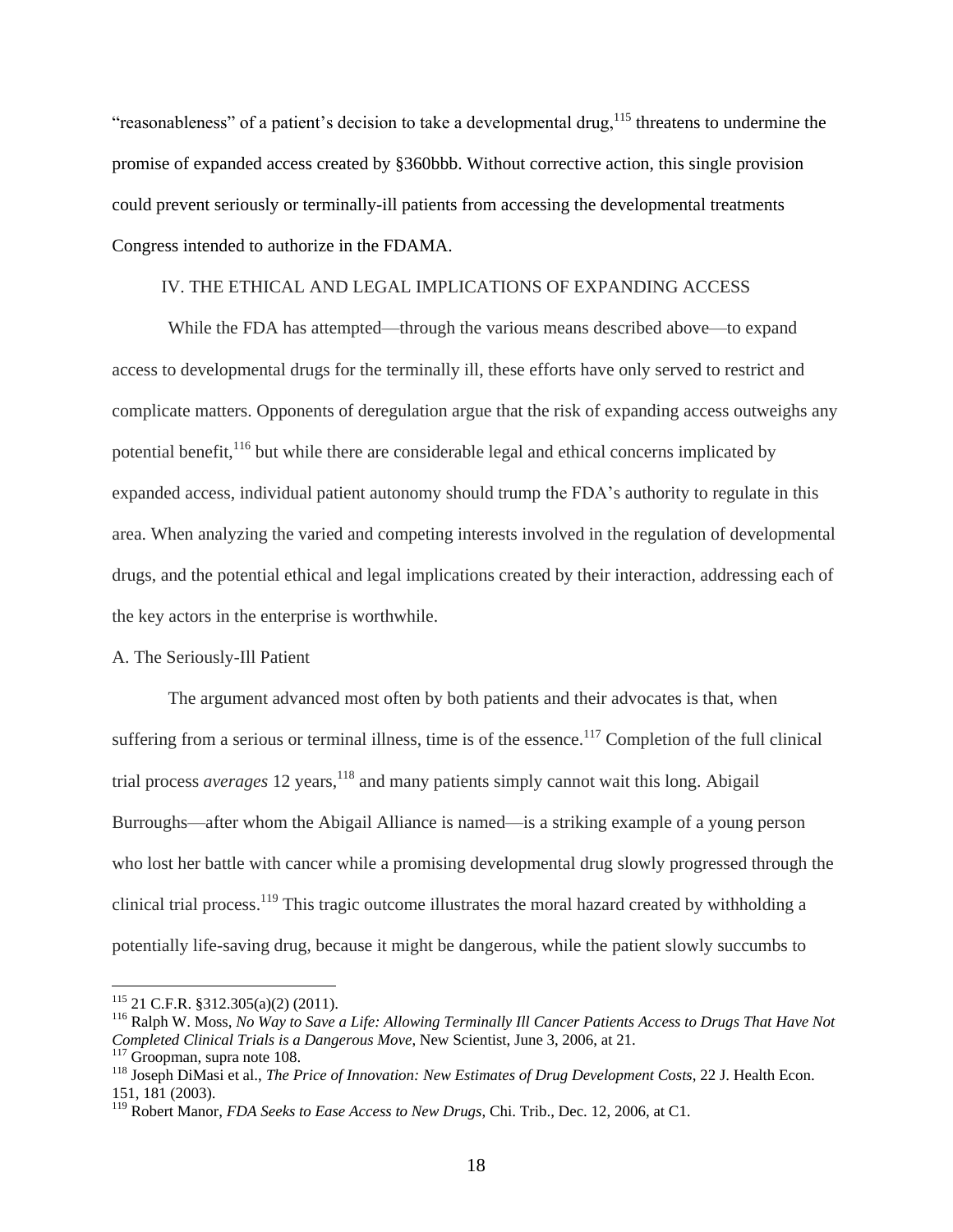their illness.<sup>120</sup> Referring to this dilemma, a former senior FDA official said that "delaying new treatments for the sake of generating more rigorous and complete medical evidence helps patients, to a point. But in the field of cancer…the FDA's strict posture is probably overkill…and many more patients will die waiting for the good medicines than from using the bad ones."<sup>121</sup> When weighing the risk of imminent death from an untreated or untreatable illness and potentially suffering an adverse reaction to a developmental drug that could be life-saving, it is the individual actually facing death who should ultimately make that decision.<sup>122</sup>

A discussion of this patient-directed risk-benefit analysis is not complete without a discussion of the forces and pressures inherent in the decision. The most glaring and obvious factor would seem to be the acute physical condition of the patient herself.<sup>123</sup> Many commentators argue that not only is it impossible for an patient *in extremis* to make this decision objectively and reasonably, it is unethical for a physician—and the government tasked with protecting that patient—to accept whatever decision the individual happens to make.<sup>124</sup> This difficulty is compounded by the fact that many seriously-ill patients do not qualify for participation in clinical trials and thus this type of access is their only option.<sup>125</sup> In essence, a person with their very life at stake and no other options is at the greatest risk of making a poor decision, and thus requires an even higher level of protection.<sup>126</sup>

<sup>120</sup> Charles J. Walsh & Alissa Pyrich, *Rationalizing the Regulation of Prescription Drugs and Medical Devices: Perspectives on Private Certification and Tort Reform*, 48 Rutgers L. Rev. 883 (1996).

<sup>121</sup> Scott Gottlieb, M.D., *FDA's Caution Hurting Patients*, Oklahoman, May 30, 2005, at 19A.

<sup>&</sup>lt;sup>122</sup> *Abigail Alliance*, 495 F.3d 699 (D.C. Cir. 2007). This question was raised by the Abigail Alliance in its briefs leading up to the rehearing en banc and later discussed by the court in its opinion.

<sup>&</sup>lt;sup>123</sup> George J. Annas, *Faith (Healing), Hope, and Charity at the FDA: The Politics of AIDS Drug Trials*, 34 Vill. L. Rev. 771 (1989).

 $124$  Id. Annas comes to the conclusion that, at least in the AIDS context, it was bad public policy to effectively facilitate the false hope for a cure in seriously ill individuals.

 $125$  Supra note 99. Further, even if they could qualify for a trial, both the time and expense of trial participation may make that option impossible. See supra Part III A generally.

<sup>126</sup> Similar to the conclusion of the majority in *Rutherford*.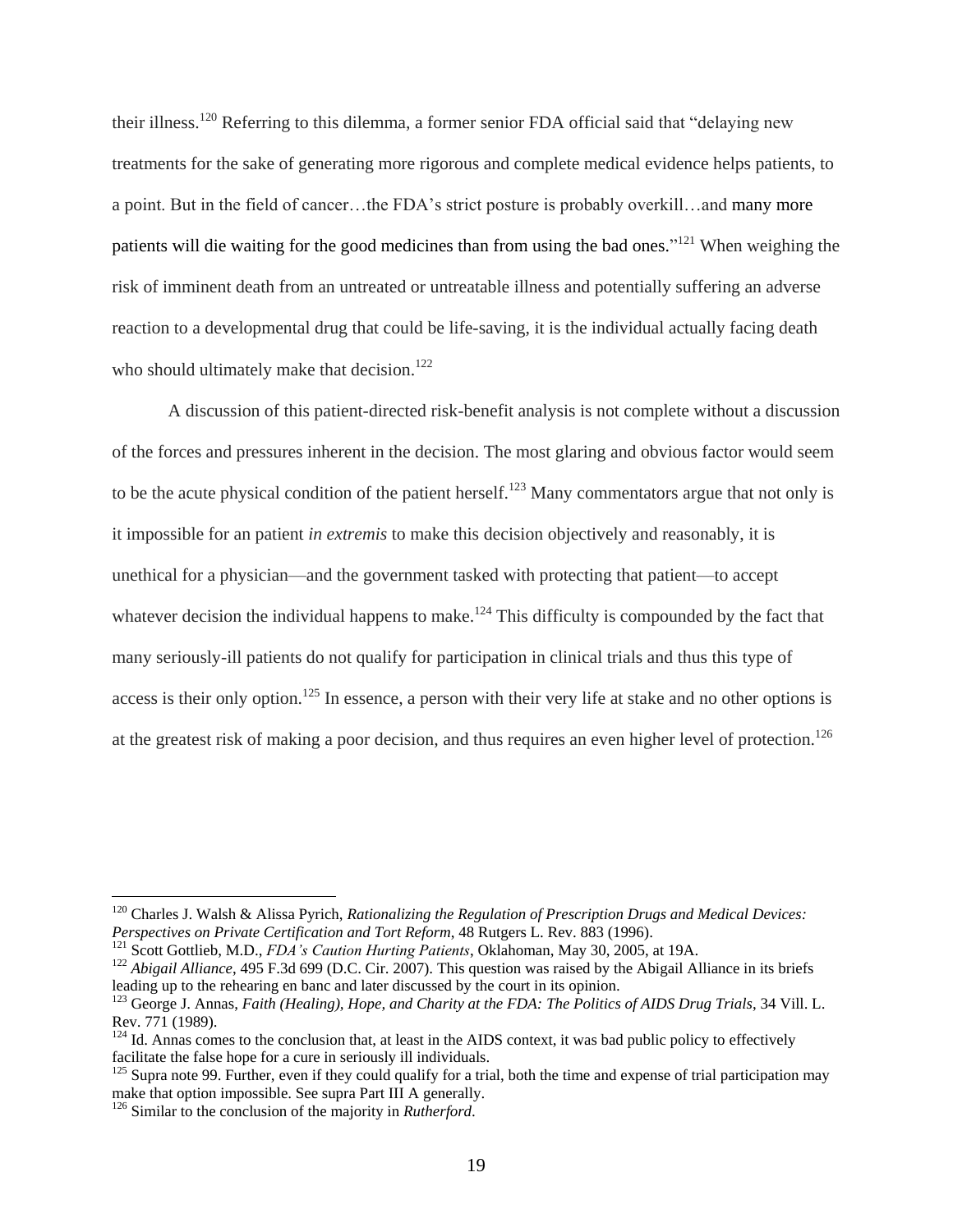While there are definable limits to individual autonomy and decision-making,  $127$  the patient in this context is seeking a potentially life-saving experimental treatment under the professional supervision of their physician.<sup>128</sup> Further, and this fact distinguishes the expanded access patient from the physician-assisted suicide patient, the ultimate goal in seeking experimental treatment is an extension of life. In the end-of-life context, many patients are either seeking to withdraw care or directly end their life; and it is exactly this decision that triggers the government's interest in protecting their life.<sup>129</sup> By contrast, the patient here is struggling to prolong their life by attempting to access all available treatment options. It seems counterintuitive that, when a patient seeks death with the assistance of a physician the government must immediately intervene in the interest of life, but when a terminally-ill patient struggles to extend their life though experimental treatment, the government has decided that the potential risks outweigh any benefit.<sup>130</sup> As the former FDA official said, more patients die waiting for good drugs than would have died from taking bad ones.<sup>131</sup> But the patient is not the only interest to be weighed in this analysis.

#### B. The Pharmaceutical Manufacturer

Although it might seem at first to be in a pharmaceutical manufacturer's best interest to

support deregulating access to their drugs—it would allow drug makers to sell their product at market value with minimal testing—several serious concerns arise. The first is the risk of tort liability arising

 $127$  A key example of this concept is the fact that nearly every state has either banned or placed significant restrictions on physician-assisted suicide. While—at the time of this writing—two states allow it (Oregon and Washington), every other state has effectively banned the practice. The Supreme Court affirmed the states' ability to limit patient autonomy by holding that there is neither a due process nor equal protection right to physician-assisted suicide. See *Washington v. Glucksberg*, 521 U.S. 702 and *Vacco v. Quill*, 521 U.S. 793 (1997). Both cases stand as a testament to the idea that the government can, in the name of protecting its citizen's well-being, significantly limit individual autonomy.

<sup>128</sup> Janet L. Dolgin & Lois L. Shepherd, *Bioethics and the Law* 48 (2005). And this seems to be the crux of the plaintiff's argument in both *Rutherford* and *Abigail Alliance*.

<sup>129</sup> See *Washington* and *Vacco*, supra note 138.

<sup>&</sup>lt;sup>130</sup> This is especially relevant in relation to section 312.305 of the 2009 regulations (discussed below).

 $131$  Supra note 132.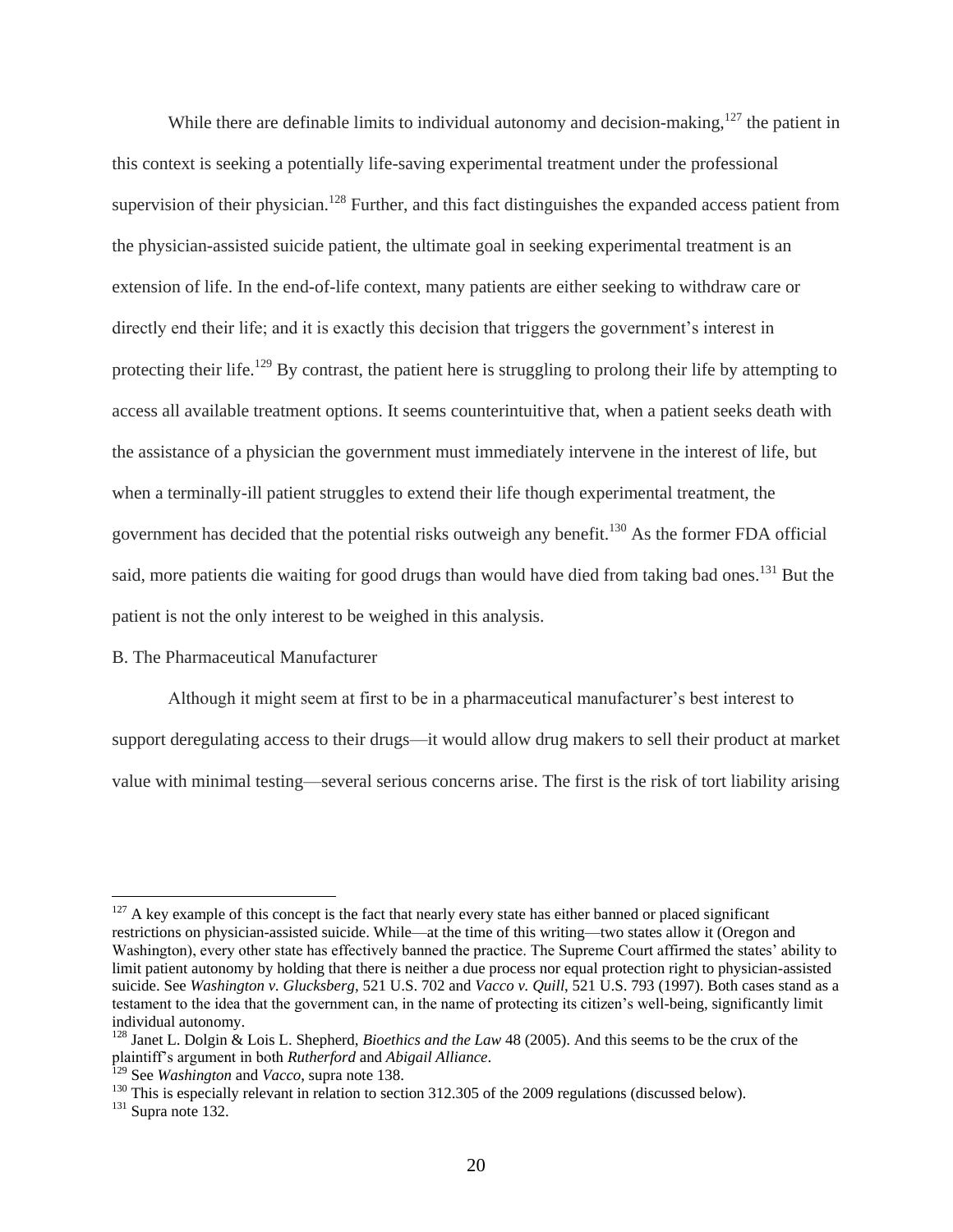out of pre-approval usage.<sup>132</sup> As with any drug, there would be risks inherent in the use of a developmental drug; but in this scenario—operating outside of the tight controls of a clinical trial predicting or anticipating any adverse reactions to the drug would be extremely difficult.<sup>133</sup> The potential for widespread harm to a particularly vulnerable patient population is only increased by the fact that, without scientifically-derived protocols directing distribution and a dramatically increased subject base, any response to an adverse event would be severely hampered.<sup>134</sup>

Despite attempts at disclaiming liability or instituting informed consent protocols, pharmaceutical manufacturers would likely face a tidal wave of litigation arising out of expanded access and the heightened likelihood of adverse events.<sup>135</sup> It is hard to imagine that the prospect of endless litigation and costly settlements would not discourage both pharmaceutical innovation and development, especially where the speed at which the creation and marketing of new drugs already lags so far behind other countries.<sup>136</sup> Beyond the immediate legal concerns, this issue poses the ethical question of whether allowing access to a relatively small number of individuals is worth potentially stifling an industry capable of helping a vast number of people.<sup>137</sup>

C. The Regulator

As discussed above, the role of the regulator in this context is as seemingly simple and straightforward as it is enormous. The FDA must—following the passage of the 1962 Amendments

<sup>132</sup> Elizabeth Weeks Leonard, *Right to Experimental Treatment: FDA New Drug Approval, Constitutional Rights, and the Public's Health*, 37 J.L. Med. & Ethics 269 (2009).

<sup>&</sup>lt;sup>133</sup> Id. at 272.

<sup>&</sup>lt;sup>134</sup> Id. Predicting patient response to any given drug would be complicated by the fact that whatever co-morbidities they might possess (which would very likely have prevented them from entering a clinical trial) could interact with the developmental drug. In essence, the complicated nature of their condition comes into play outside of the relatively safe confines of a controlled clinical study. The irony here is powerful.

 $135$  Id. at 273. This increased risk of adverse side effects raises the potential for manufacturer liability in areas as diverse as product liability, failure to warn, fraud, and negligence.

 $136$  Supra note 92.

 $137$  While this question does seem to implicate the Utilitarian argument (which would presumably find that—because helping a few people potentially endangers many more—expanding access to developmental drugs is *per se* unacceptable), this paper will argue in the final section that concerns over individual autonomy can be balanced with Utilitarian concerns over not harming the many to help the few (a balance achieved through thoughtful regulatory policy).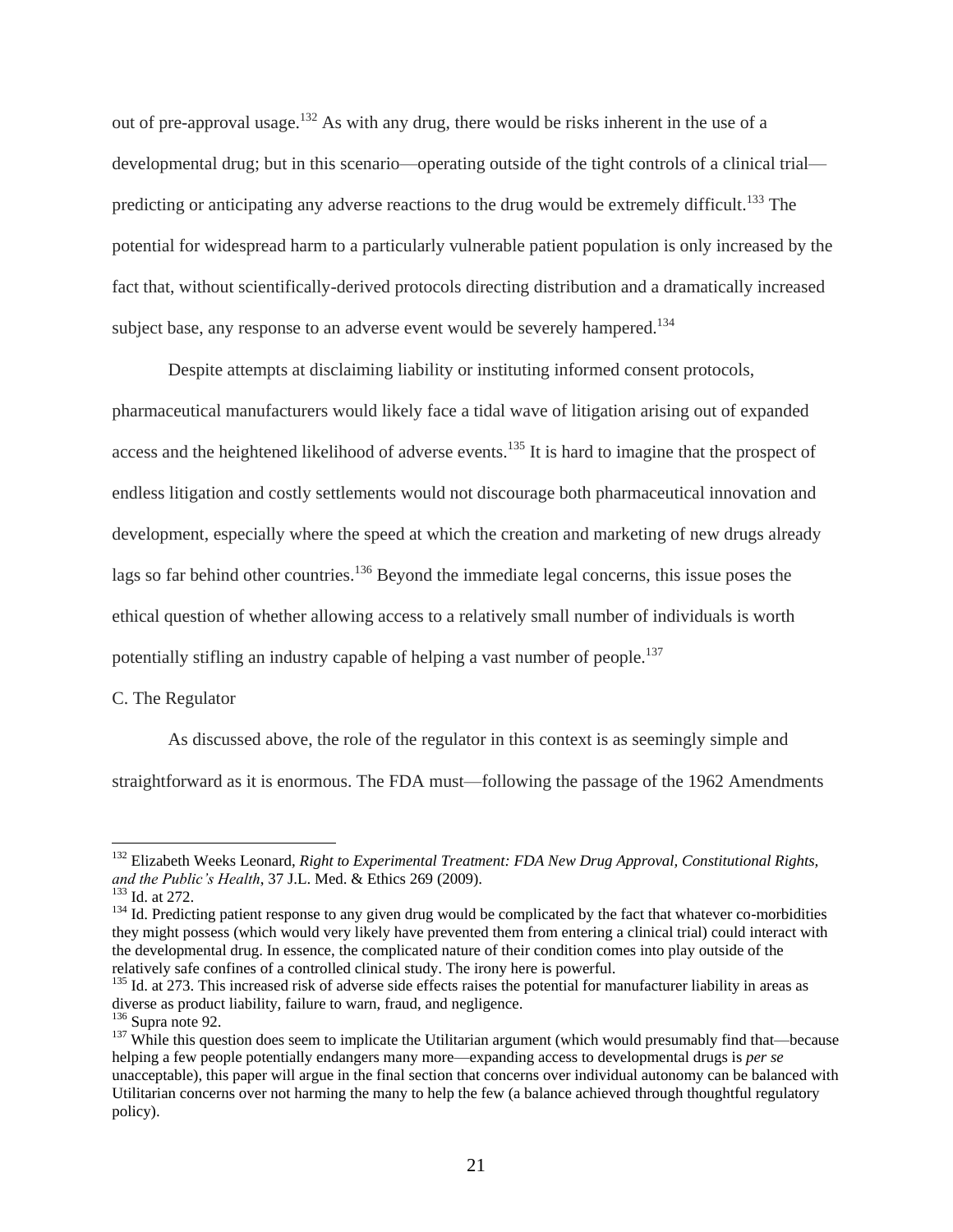to the FDCA—assess all new drugs for both safety and efficacy.<sup>138</sup> To accomplish this task the FDA instituted the multi-phase clinical trial process,  $139$  and many argue that challenging this process constitutes a direct challenge to the FDA's very legitimacy and purpose.<sup>140</sup> If the FDA is not authorized or endowed with the authority to effectively regulate—in order to protect the public—new drugs, then it seems to no longer serve a purpose. $^{141}$ 

The FDA argues, as it did in *Abigail Alliance for Better Access to Developmental Drugs v. Eschenbach*,<sup>142</sup> that without completion of both Phase 1 and Phase 2 trials, there will be inherent uncertainty concerning a new drug's safety and effectiveness.<sup>143</sup> Phase 1 testing alone—according to many experts—is not sufficient to ascertain either safety or effectiveness for humans, and especially not those actually afflicted with the targeted disease.<sup>144</sup> Further, most drugs in Phase 1 trials are not "life-saving", and without complete testing a large number of ineffective and potentially dangerous drugs could find their way to the patient population.<sup>145</sup> Without the full "safety and efficacy" assessment completed by the FDA in the first two phases of clinical trials, a developmental drug that ended up having a smaller than expected benefit and a larger than expected adverse effect would not be recognized until large numbers of patients had been exposed to it.<sup>146</sup> An effective dismantling of the FDA's pre-market screening and monitoring system could ultimately permit the drug industry to push potentially dangerous products to market in a manner not seen since the Thalidomide scare.<sup>147</sup>

 $138$  Supra note 36.

<sup>139</sup> See Part II B.

<sup>&</sup>lt;sup>140</sup> Leonard, supra note 130, at 273.

 $^{141}$  Id.

<sup>142</sup> *Abigail Alliance*, 445 F.3d 470, 473 (D.C. Circuit 2006).

<sup>143</sup> See Lois K. Perrin, Note, *The Catch-22 for Persons with AIDS: To Have or Not to Have Easy Access to Experimental Therapies and Early Approval for New Drugs*, 69 S. Cal. L. Rev. 105 (1995).

<sup>&</sup>lt;sup>144</sup> Groopman, supra note 120. As discussed above, Phase 1 testing really only assesses the metabolic response to the drug in *healthy* individuals; it provides no data on how patients with that specific disease would respond. That datagathering does not begin until Phase 2.

 $145$  Moss, supra note 120.

<sup>&</sup>lt;sup>146</sup> Perrin, supra note 141, at 144.

<sup>&</sup>lt;sup>147</sup> Which led to the 1962 Amendments mandating "safety and effectiveness" assessment. See *Abigail Alliance* at 482.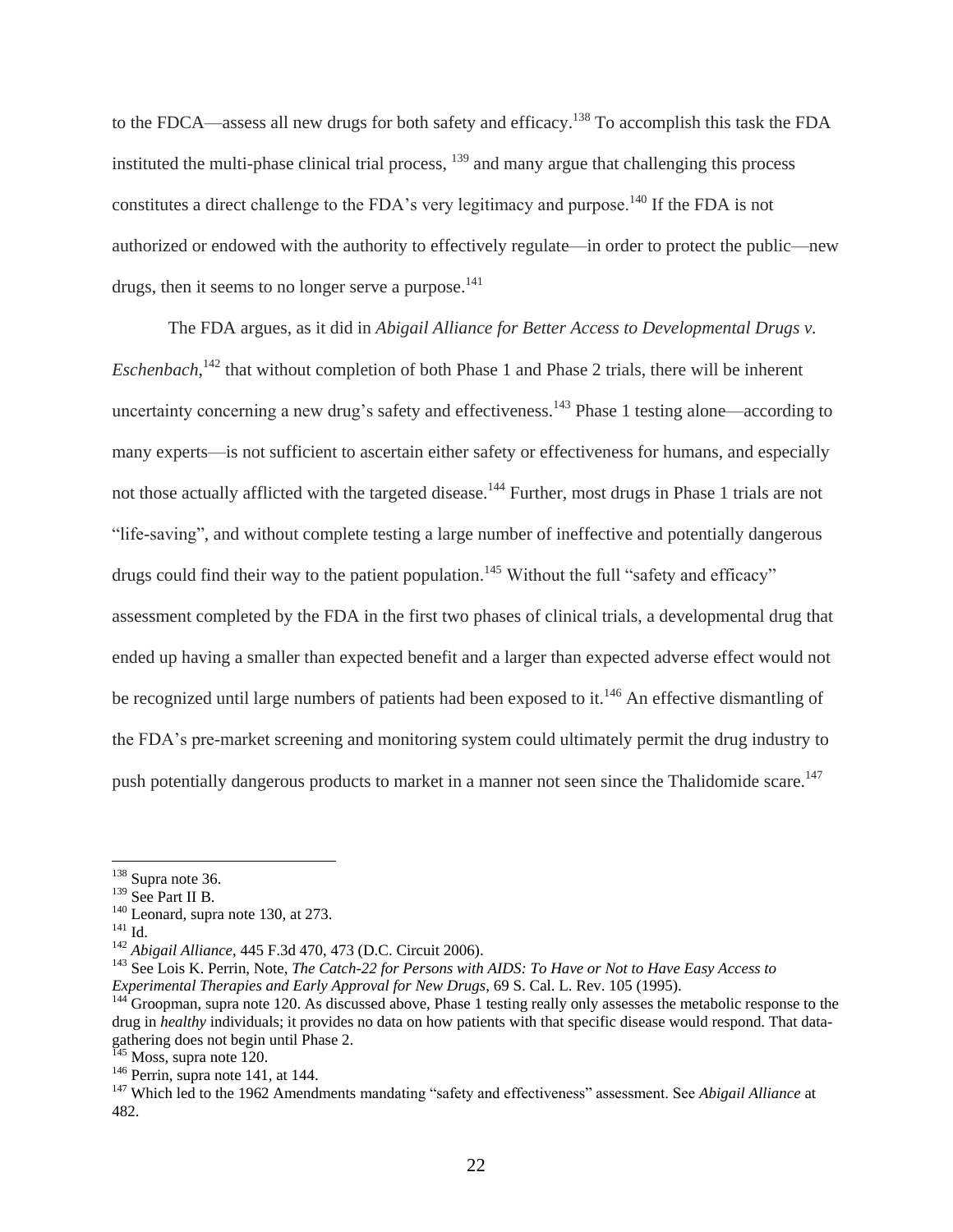The FDA also claims that drug sponsors would not be able to fill their clinical trials if there was a way for patients to circumvent the existing restrictions.<sup>148</sup> Without a reason to participate in a controlled trial—which carries the chance of receiving a placebo treatment instead of the new drug—  $149$  patients afflicted with the targeted illness would have no incentive to participate.<sup>150</sup> Drugs sponsors would be unable to move out of Phase 1 and into Phase 2 "safety and effectiveness" studies without sufficient numbers of subjects suffering from the targeted disease or illness.<sup>151</sup>

## V. WHAT THE FDA'S 2009 REGULATIONS GOT RIGHT, WHAT THEY GOT WRONG, AND WHAT CAN BE DONE ABOUT IT

Although the FDA purportedly promulgated its 2009 regulations in an effort to expand access to developmental drugs, they ultimately only served to reinforce the agency's existing practice. Further, by interposing a distant, outside regulator<sup>152</sup> into a decision-making process that should be both deeply personal and individualized,<sup>153</sup> the FDA's regulations exceeded the agency's statutory authority. In an attempt to both critique the agency's action and offer potential solutions, it would be helpful to divide the analysis and look first to the statutory and practical problems created by the new rules. Part B will then offer potential solutions for an expanded access scheme which seeks to address the concerns of patients, the industry, and the FDA.

A. The FDA Exceeded Its Statutory Authority in Promulgating §312.305(a)(2) of the 2009 Regulations

In promulgating the 2009 rules—specifically §312.305(a)(2), which delegates to the FDA the risk-benefit analysis determining whether a patient should receive a developmental drug—<sup>154</sup>the

<sup>148</sup> *Abigail Alliance* at 482, 483.

<sup>&</sup>lt;sup>149</sup> See supra note 109.

<sup>150</sup> Groopman, supra note 120.

<sup>151</sup> Id.

 $152$  21 C.F.R. §312.305(a)(2) (2011).

<sup>&</sup>lt;sup>153</sup> As mandated by §360bbb of the FDAMA.

<sup>154</sup> See supra note 24.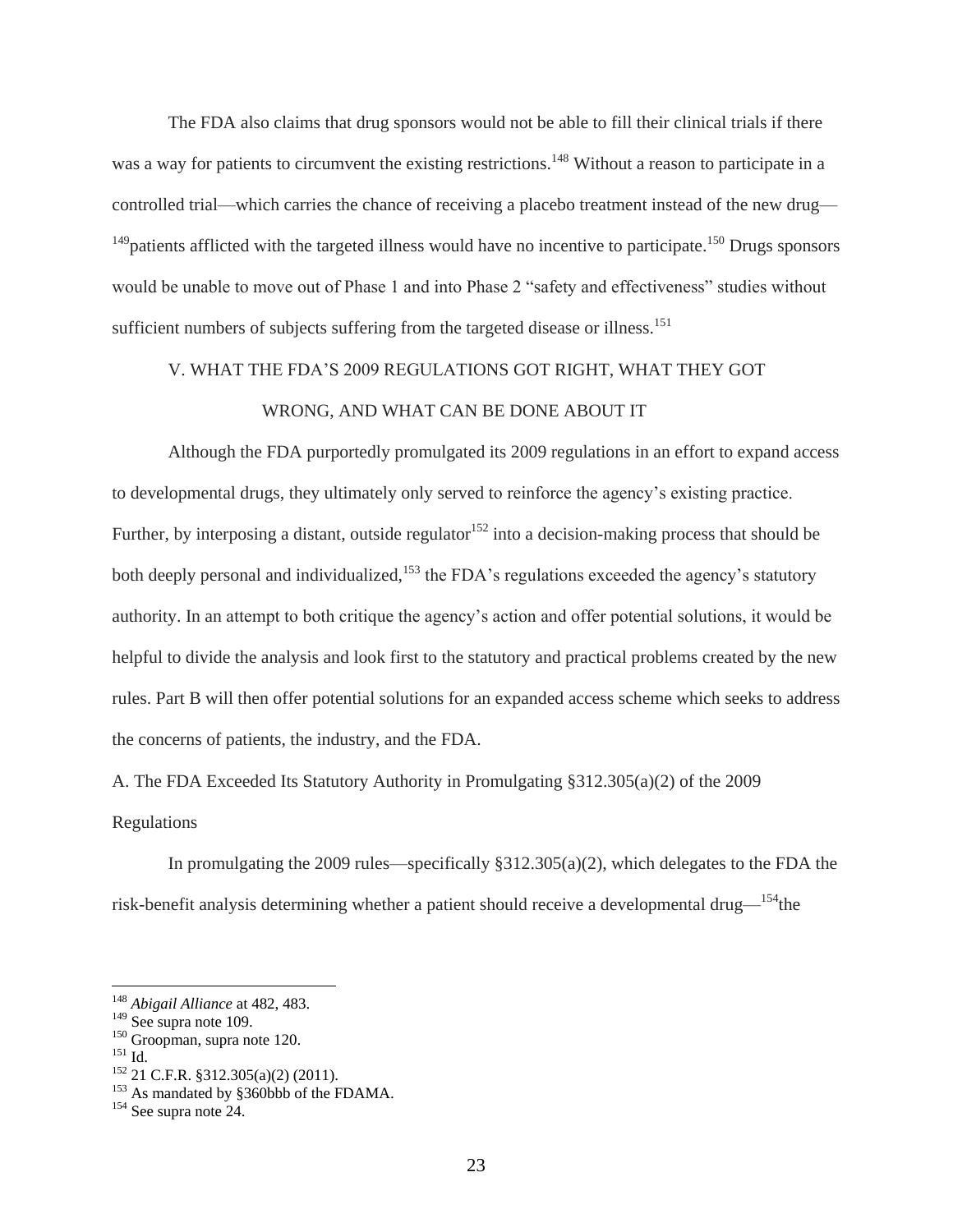FDA has exceeded the statutory mandate of the FDAMA.<sup>155</sup> In passing §360bbb of the FDAMA, Congress delegated a very limited power to the FDA in the context of allowing access outside of clinical trials, only intending it to play its traditional role of reviewing clinical data to inform physician prescription practices.<sup>156</sup> Section 360bbb does not at any point refer to individual patient cost-benefit analysis and only authorizes an inquiry into whether there is sufficient evidence of safety and efficacy.<sup>157</sup> This clearly functions as a reinforcement of the spirit of the 1962 Amendments and in no way expands the FDA's authority beyond that point. In §312.305(a)(2), however, the FDA has created a far more invasive role for itself by stating that the Secretary of HHS has both the discretion and the authority—not to mention the scientific and medical expertise—to assess potential patient benefits and risks and ultimately decide what is "best" for that patient.<sup>158</sup> Assuming that an outside regulatory body could—without first-hand knowledge of a patient's condition—actually have a better understanding of that patient's immediate medical needs than her own doctor, Congress explicitly prohibited just such agency action in the FDAMA.<sup>159</sup> Section 360bbb very specifically reserved the type of risk-benefit analysis at issue here for the physician and her patient.<sup>160</sup>

In promulgating §312.305(a)(2), the FDA not only interposed itself into a situation it does not have the authority to encroach upon, it dramatically rewrote the fundamental role of the FDA.<sup>161</sup> The FDA—in one of its central operating manuals—defined its role in the clinical trial context as one of reviewing information submitted by drug sponsors, aggregating and interpreting this data, and offering this information as a foundation for prescribing physician's treatment decisions.<sup>162</sup> Section 360bbb(b)(1) of the FDAMA seems to reinforce this conclusion by giving physicians the authority to

 $155$  21 U.S.C. §360bbb(b)(2) (2010).

<sup>156</sup> Id.

<sup>157</sup> Id.

 $158 \overline{\$312.305(a)(2)(2011)}$ .

 $159$  §360bbb(b)(1).

<sup>160</sup> Id.

<sup>161</sup> See Ctr. for Drug Evaluation & Research, Food & Drug Admin. & Dep't of Health & Human Servs., *The CDER Handbook* (1998).

 $162$  Id. at 7-9.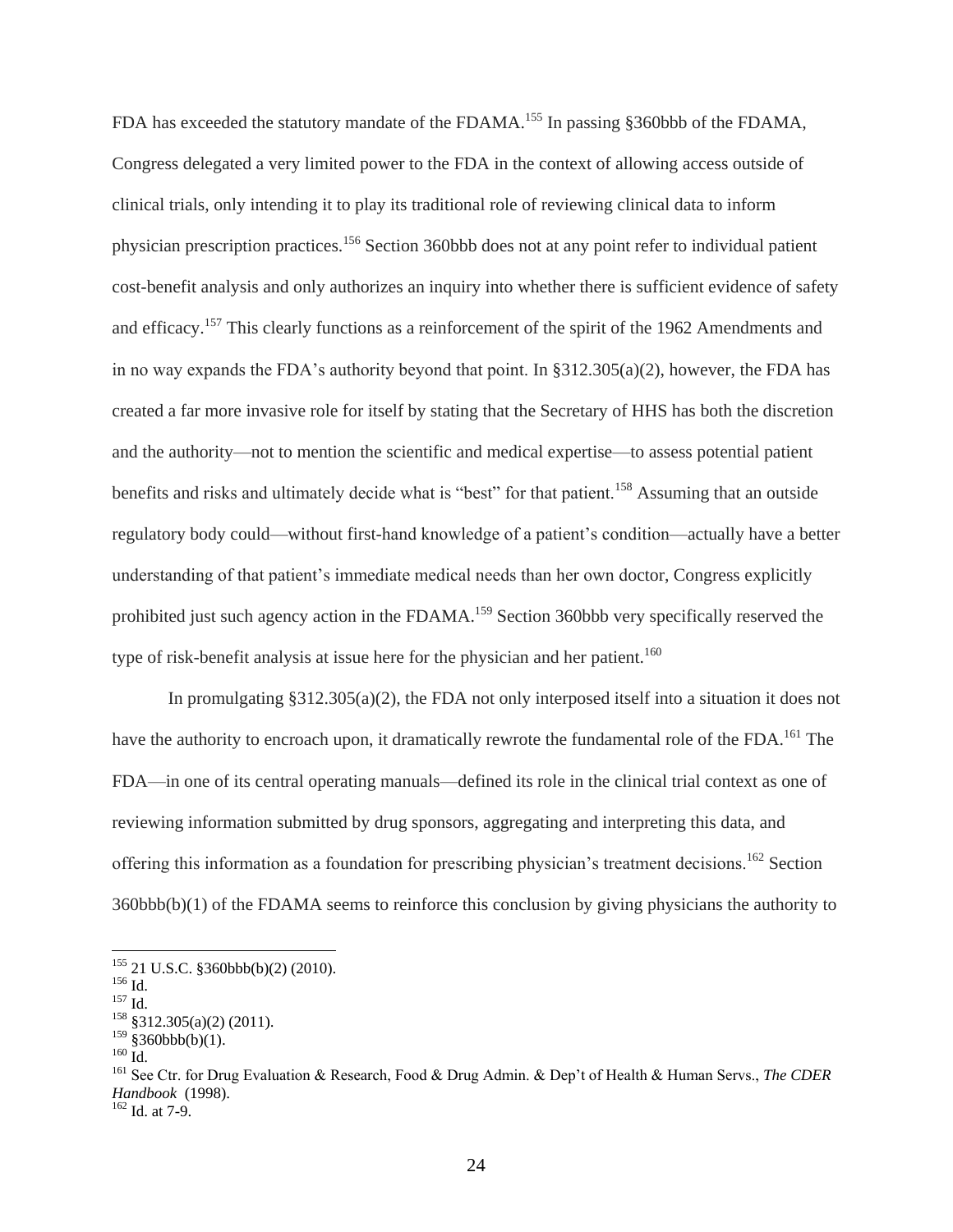weigh and assess the relevant factors of an individual's case in deciding treatment, while the FDA has the authority to ensure that there is a sufficient evidential foundation supporting the decision.<sup>163</sup> Simply ensuring that there is enough evidence to support a physician's decision is a very different proposition than attempting to ensure that the physician has made the right decision.

This type of institutionalized second-guessing of clinical treatment decisions has never been a part of the FDA's mandate, and Congress—in passing §360bbb and creating separate duties for physicians and the  $FDA$ <sup> $164$ </sup>seems to have gone out of its way to reinforce this idea. Further, the Supreme Court has held that an agency, absent explicit authorization from Congress, should not assume "a responsibility that runs counter to its previously delegated powers and responsibilities."<sup>165</sup> In promulgating §312.305(a)(2), the FDA has both violated the *Brown* doctrine—by assuming a new role that runs counter to previous duties—and overstepped the authority delegated by §360bbb of the FDAMA, which merely served to reinforce the FDA's previous practice of assessing safety and efficacy. As long as patients are making reasoned and informed decisions in consultation with their physician, the FDA should limit itself to assessing the adequacy and veracity of the data on safety and efficacy, and not on the substance of the patient's treatment decision.

B. Proposals for an Expanded Access Scheme that Serves the Patient, the Regulator, and the Pharmaceutical Manufacturer

 $\overline{a}$ 

Historically, the FDA has only been one of many obstacles to expanded access. Perhaps *the* principal limiting factor has been drug manufacturers' unwillingness to shoulder the costs of

<sup>&</sup>lt;sup>163</sup> See §360bbb(1)-(3). Subsections (b)(1) and (b)(2) are especially relevant in this delegation of authority. <sup>164</sup> Id. Subsection (b)(1) delegates decisional authority for individual patient treatment to the physician, and (b)(2) reiterates the information-gathering and aggregating duties of the FDA. The two subsections, both in their language and clear intent, contemplate a separation of the duties incumbent upon treating physicians and the FDA. <sup>165</sup> See *FDA v. Brown & Williamson Tob. Corp.*, 529 U.S. 120 (2000). The Court held that an agency could not

simply assume that Congress had assigned it a new authority without explicit statutory language. In *Brown*, the FDA had created not only a more involved and extensive role for itself, it had embarked on a regulatory scheme which ran counter to any action it had taken in the past. In essence, the agency completely reversed its regulatory stance. The Court found that this action, because it took place in the absence of explicit statutory authorization, was an invalid exercise of agency authority.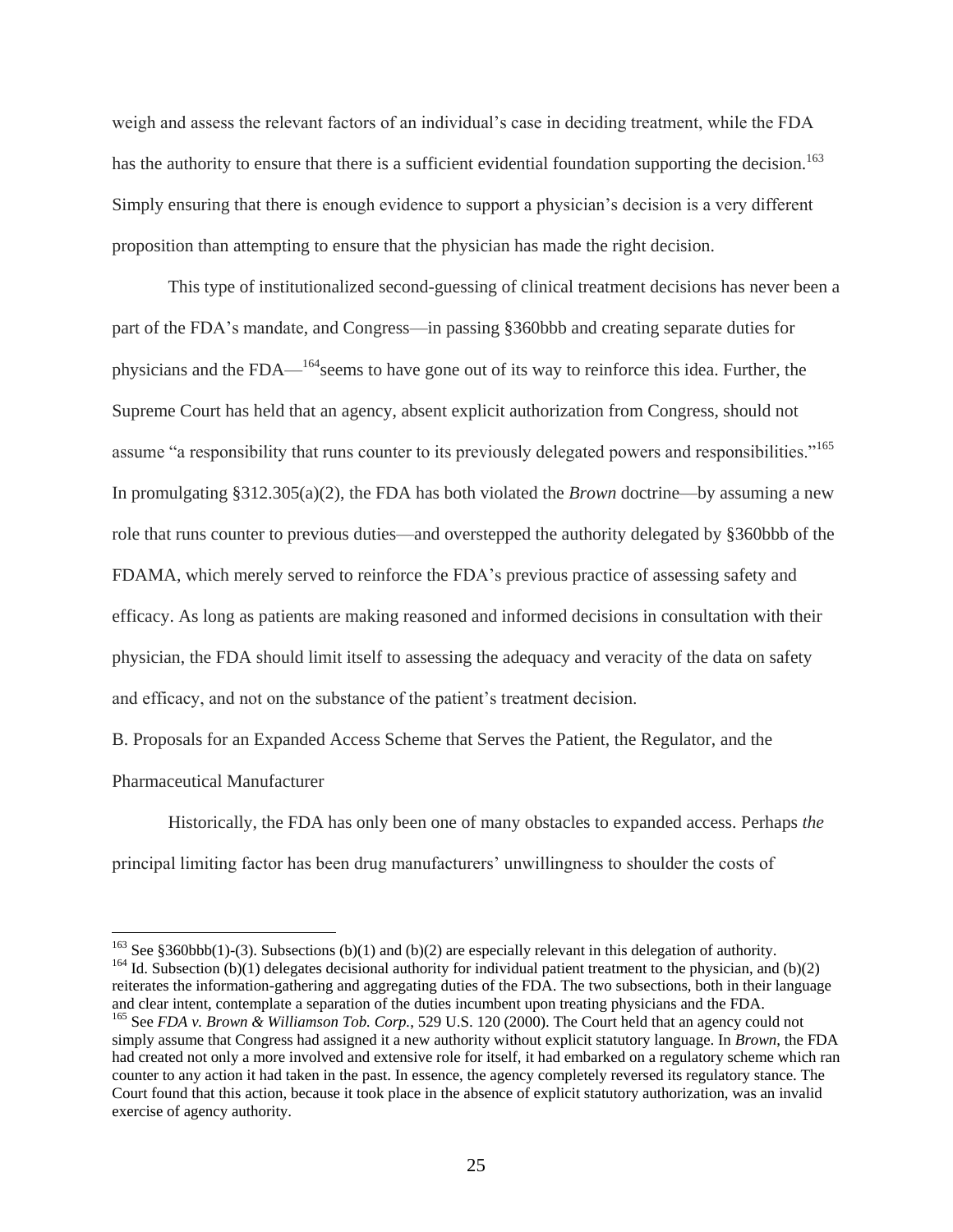participating in expanded access programs.<sup>166</sup> Potentially increased liability due to adverse reactions and decreased participation in clinical trials make expanded access economically unattractive.<sup>167</sup> In the past this had been compounded with FDA-mandated limitations on cost-recovery.<sup>168</sup> Although the FDA has amended the previous regulations to allow drug sponsors to recover the cost of expanded access,<sup>169</sup> this new cost recovery is limited to the direct costs of making the investigational drug available, which are usually limited to the costs of manufacturing and shipping the drug, as well as monitoring the treatment protocol.<sup>170</sup> Balancing the risks and costs of participation for pharmaceutical manufacturers is an essential aspect of a successful expanded access scheme.

The FDA's recent decision to rule out recovery for the costs of research and development will presumably decrease industry incentive to participate in expanded access programs.<sup>171</sup> At the very least, allowing a drug sponsor to provide their product at or near market value would make participation in an expanded access program slightly more attractive. If industry was allowed to recoup some of the cost of research and development—especially when the drug was still in the testing phase and not bringing in any revenue—not only would incentive to participate increase, incentive to introduce new treatments for less lucrative illnesses would increase. Especially in the context of drugs targeted towards diseases that afflict a relatively small population-base, recovery at or near market value for expanded access would function as an incentive for developing new drugs for those illnesses. This does raise the specter of dubious sponsors proposing dubious drugs, but §360bbb's safety provisions provide a solid framework for vetting treatments introduced under this new cost-recovery scheme. Increased cost-recovery also raises issues of payment and insurancecoverage; increased recovery for industry will mean increased cost for insurance providers. While

<sup>166</sup> George J. Ames, *Cancer and the Constitution*, 357 New Eng. J. Med. 408-413 (2007).

<sup>167</sup> Id.

 $^{168}$  Id.

<sup>&</sup>lt;sup>169</sup> Charging for Investigational Drugs Under an Investigational New Drug Application, 74 Fed. Reg. 40,872 (Aug. 13, 2009). This new provision will be codified in 21 C.F.R. 312.

 $170^{170}$  21 C.F.R. §312.8(d)(1)-(2) (2011).

<sup>&</sup>lt;sup>171</sup> See Benjamin R. Rossen, *FDA's Proposed Regulations to Expand Access to Investigational Drugs for Treatment Use: The Status Quo in the Guise of Reform*, 64 Food & Drug L.J. 183 (2009).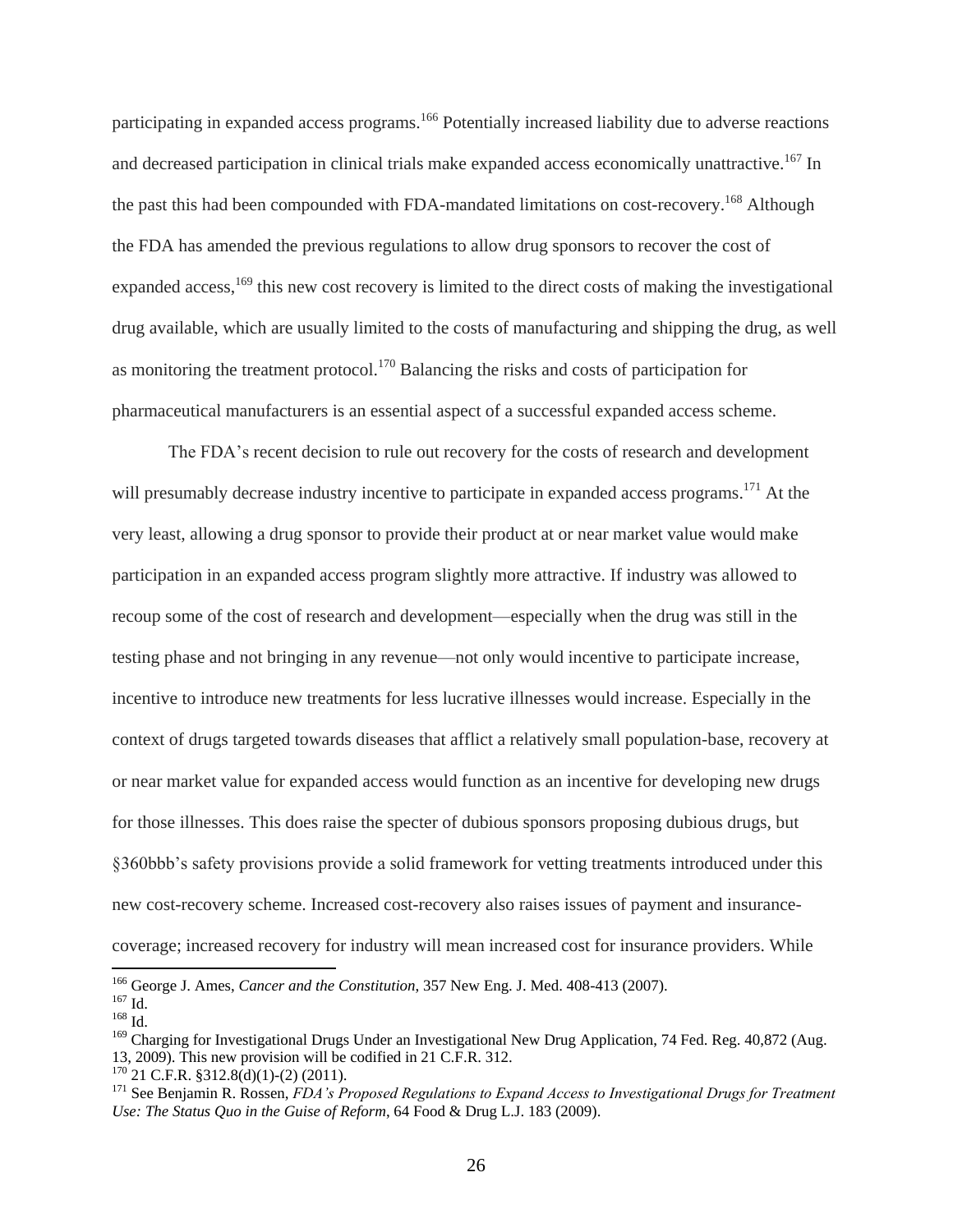this is a significant concern, it is one that many other industrialized nations have effectively addressed.<sup>172</sup> Even if a physician and patient have to negotiate or fight for insurance pre-certification and coverage for a developmental treatment, that is an improvement on the status quo. Without industry participation, and thus without developmental treatments, patients will not even have the opportunity to request insurance coverage.

Similarly, in an attempt to strike a balance between expanding access, providing incentives to industry, and maintaining its responsibility for monitoring the development of new drugs, the FDA's new regulations require that physicians overseeing the use of investigational drugs outside of clinical trials report all outcomes, both positive and adverse.<sup>173</sup> This is a clear example of the FDA's 2009 regulations getting something right. The pharmaceutical industry has—since the beginning of expanded access—voiced a concern that allowing participation outside of trials will stifle the process. They argue that any patient who can access a drug outside of clinical trials, thus avoiding potentially receiving a control group placebo, will do so. As access expands, trial participation will shrink. This new provision will ensure that each instance of expanded access not only does not interfere with clinical testing, but actually provides drug sponsors with another source of data that could be reported to the FDA. In essence, industry is receiving a supplementary source of outcome data which the FDA will accept and include in its final NDA analysis. These two measures, allowing cost recovery at or near market value and mandated outcome reporting used to bolster existing clinical trial data, should alleviate some of the pharmaceutical industry's economic concerns over an expanded access program.

 $172$  Although it falls outside the scope of this paper, one proven solution to the problem of covering the increased costs generated by expanded access is a single-payer healthcare system. Single-payer health systems in Western Europe and Japan—because they function as a lone, somewhat monolithic entity—have far greater bargaining power with the pharmaceutical manufacturer and thus usually pay far less than comparable U.S. providers. In essence, a single-payer health system in the U.S. could presumably negotiate far lower prices for developmental drugs, while still allowing the manufacturer to recover at the new (though lower) market rate. See generally T.R. Reid, *The Healing of America: A Global Quest for Better, Cheaper, and Fairer Health Care* (2010).

 $173$  21 C.F.R. §312.310(c)(2) (2011). The FDA has held that these reporting burdens should not exceed the typical reporting done by physicians, but that under previously existing Treatment IND rules, a treating physician must report all adverse reactions in the same way a trial sponsor would. See §312.310(a)(2).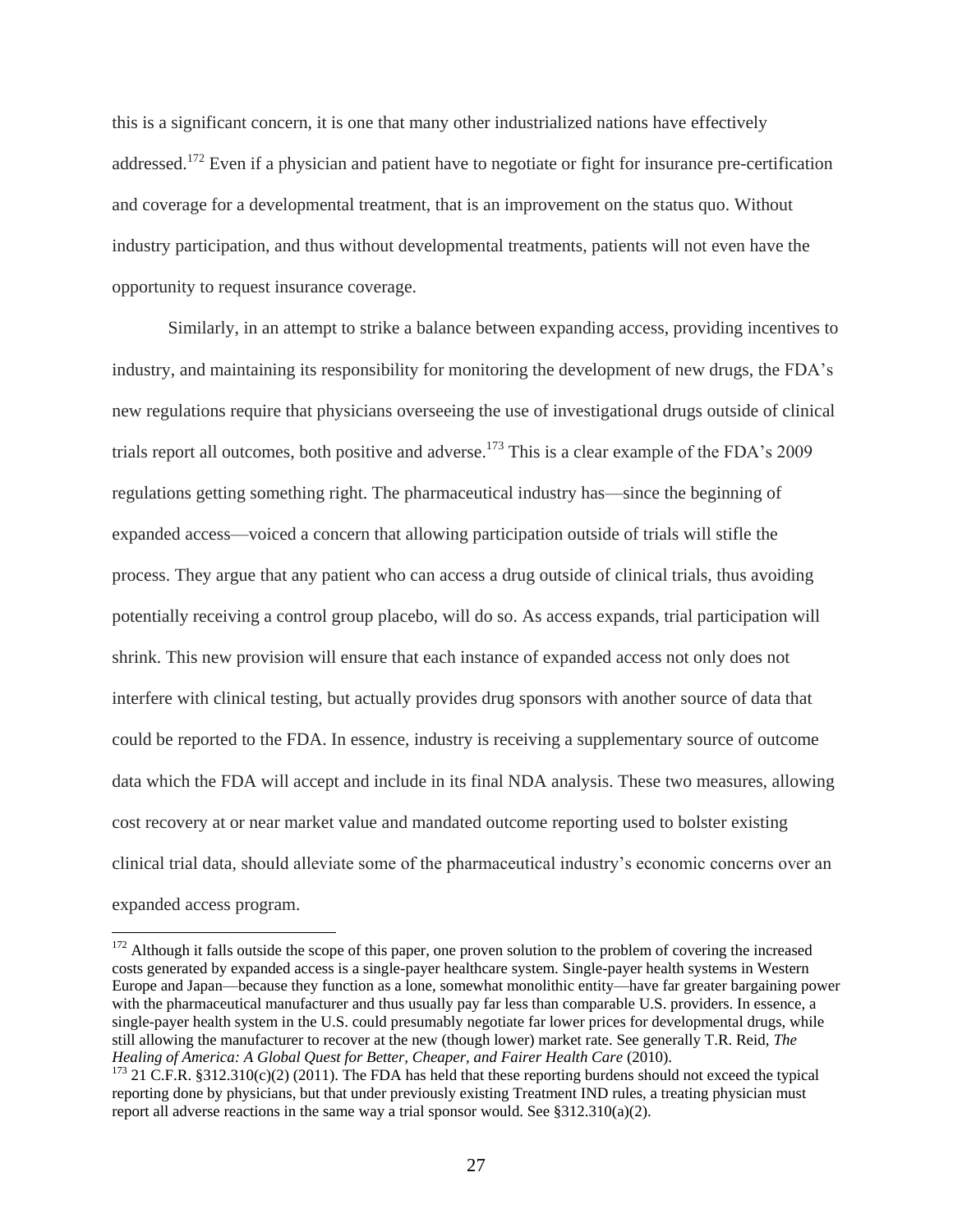With expanded access—especially access outside of the controlled environment of clinical trials—an increase in tort claims arising out of adverse reactions seems unavoidable. As more and more patients get access to drugs that have not fully completed "safety" and "effectiveness" testing, instances of negative outcomes will likely rise. Industry concern over increasing liability has not been addressed by the FDA in the past, and the 2009 regulations are no different. Although IRB regulations prohibit asking a participant to waive any future tort or negligence claims,<sup>174</sup> there are effective tools for mitigating liability. An increased focus on the importance and practical effectiveness of informed consent would be productive here. While many patients will not want to risk the chance of adverse effects from experimental treatment, many will,<sup>175</sup> and it is difficult to justify respecting the preferences of one class of patients and not the other. Although there are concerns over decision-making capacity, studies have shown that patients in the late stages of an illness still make reasoned and informed decisions.<sup>176</sup> Informed consent provides a framework in which these preference-based decisions can be made and respected while also providing the drug manufacturer with some level of liability protection.<sup>177</sup> If the expanded access patient has made an informed and reasoned decision, based on initial clinical data from the sponsor and guidance from her physician, industry liability should be minimal. As long as the manufacturer follows the guidelines set out in the IRB, IND, and NDA, responsibility for the patient's decision should rest with the patient. Which raises a final concern created by the 2009 regulations.

<sup>&</sup>lt;sup>174</sup> See supra note 50.

<sup>&</sup>lt;sup>175</sup> See Teresa J. Melink et al., *The Impact of Phase 1 Clinical Trials on the Quality of Life in Patients with Cancer*, *3 Anti-Cancer Drugs* 571 (1992).

<sup>176</sup> See generally Austin Winniford, Note, *Expanded Access to Investigational Drugs for Treatment Use: A Policy Analysis and Legislative Proposal*, 19 Health Matrix 205 (2009). Winniford discusses numerous studies on how seriously-ill people handle decisions of this magnitude; although there is no easily-reached consensus among the studies, a recent one has shown that even the most desperately ill patients have the capacity to effectively weigh the benefits and risks involved in seeking experimental care. See David J. Casarett et al., *Identifying Ambulatory Cancer Patients at Risk of Impaired Capacity to Consent to Research*, 26 J. Pain & Symptom Mgmt. 615 (2003). <sup>177</sup> *In re Caremark Int'l Inc. Derivative Litig.*, 698 A.2d 959 (Del.Ch. 1996). A key case in which the court

established a standard of care based on the relevant statutory penalties for violative behavior. In this context, §§312.60-70 could function similarly.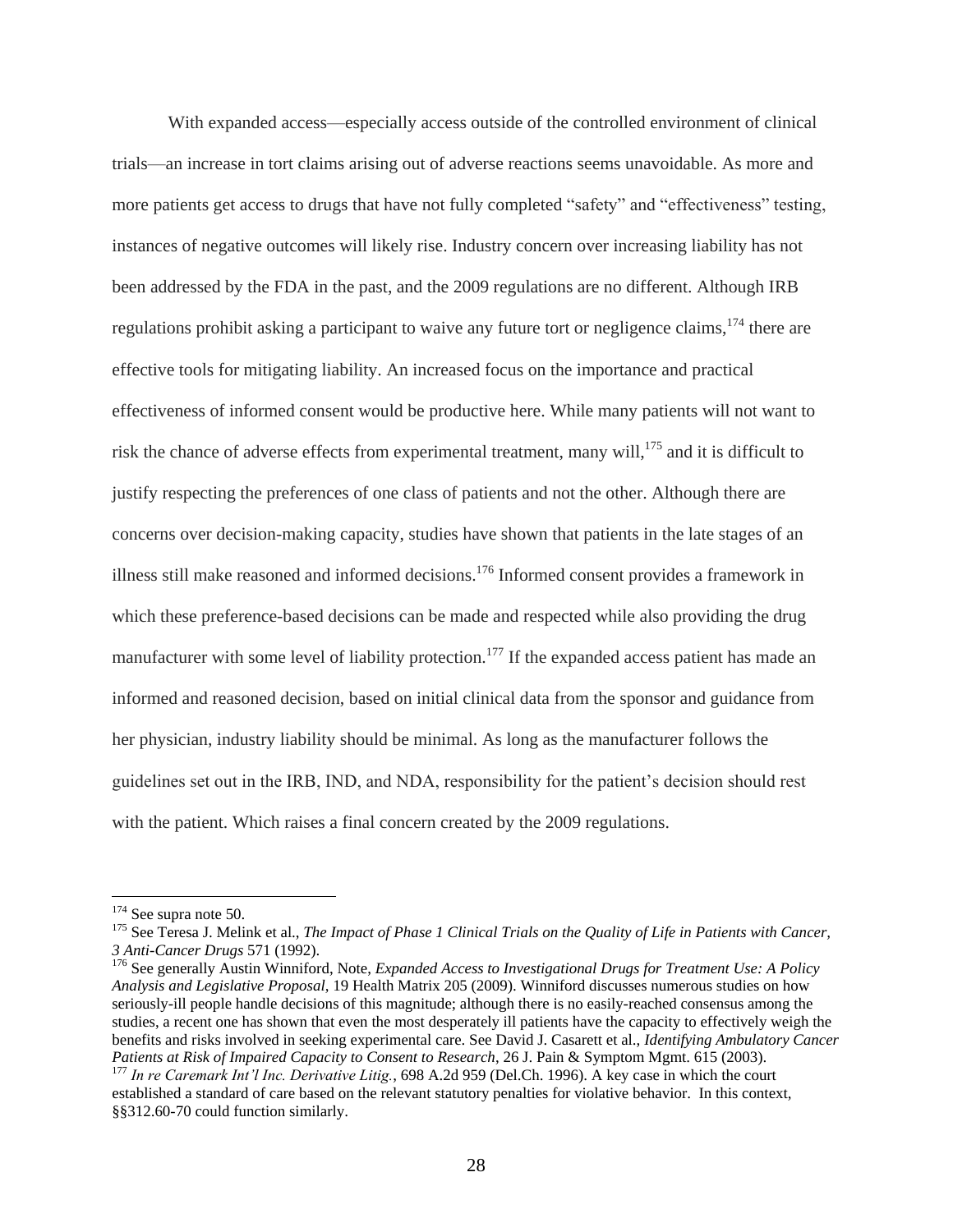Section 312.60 mandates an intricate informed consent protocol that, while satisfactorily addressing many of the industry concerns discussed above, makes the prescribing physician responsible for any patient decisions made under the influence of her medical judgment.<sup>178</sup> Failure to follow these strict rules may result in loss of investigator privileges $179$  and—because these rules could ultimately inform standards of care—open the practitioner up to medical malpractice claims.<sup>180</sup> By requiring a prescribing physician to essentially be as knowledgeable about the developmental drug and its attendant usage protocols as its sponsor,<sup>181</sup> as well as potentially liable if the treatment is for any reason contraindicated for that patient, the FDA's 2009 regulations establish a significant burden of care for the physician. And while this new standard of care makes the secondary FDA analysis required by §312.305 both redundant and cumbersome, <sup>182</sup> it will also presumably reduce physician participation rates.

A significant liability burden is placed on the prescribing physician when they must know as much about the drug as its sponsor, and the risk of increased negligence claims resulting from expanded access will most likely drive down physician participation. However, a slight rewording of §312.60 should alleviate the concerns of prescribing physicians. While the 2009 regulations shifted the informed consent burden from the sponsor to the physician, which is entirely appropriate in the expanded access context, they failed to elucidate a clear and coherent standard of care. Rather than

 $178$  Id. §312.60. The section makes the physician responsible for many of the tasks the drug sponsor would shoulder in the clinical trials context.

 $179$  Id. §312.70. Loss of investigator status would be especially devastating for a physician practicing in a research or academic setting.

<sup>180</sup> See Supra note 180.

<sup>&</sup>lt;sup>181</sup> Id. §312.60. See supra note 171. On a comparative note, both Britain and Germany have significantly faster rates of access to developmental drugs because they place much of the decisional burden on the prescribing physician. In both countries, the treating doctor is expected to decide—typically without the input of any regulatory body whether the new drug is appropriate for her patient. Neither country has reported significant adverse event outcomes as a result of having the physician function as an intermediary between the patient and the pharmaceutical manufacturer. See generally, Arthur A. Daemmrich, *Pharmacopoltion in the United States & Germany* 6, 9 (The Univ. of N.C. Press 2004).

<sup>&</sup>lt;sup>182</sup> To support this secondary analysis, one also has to assume that the FDA has both the resources and the wherewithal to go through each individual patient's medical records, history, and prognosis in enough detail to justify potentially countermanding the doctor's orders.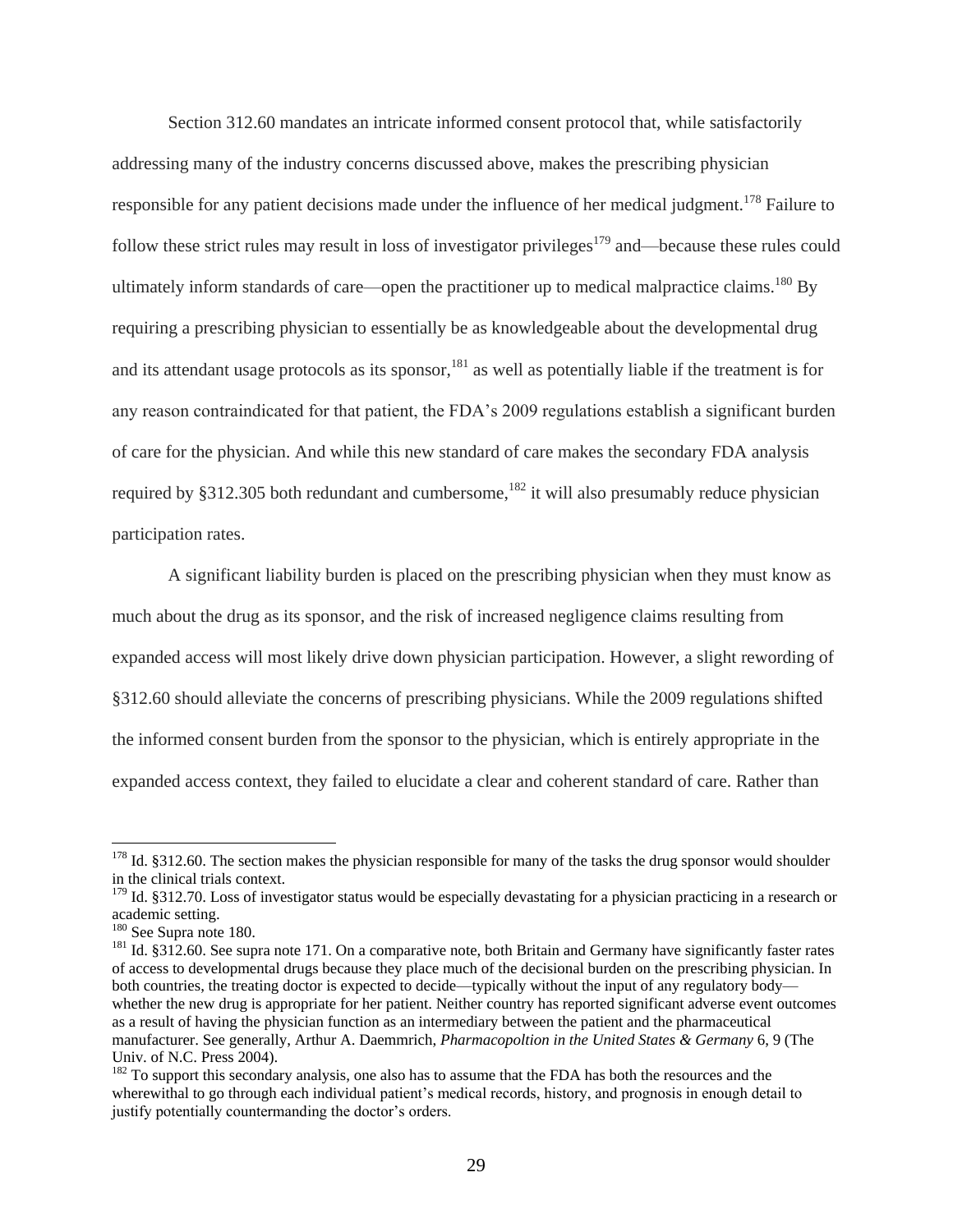let a court determine what the standard of care is by assessing the intent of the regulation's punitive measures,<sup>183</sup> the FDA should have created an explicit standard for a physician prescribing a developmental drug. In the medical malpractice context generally, most states use the "what would a reasonable physician in a similar situation have done" standard, which essentially looks to the common medical practice appropriate for that scenario.<sup>184</sup> Similarly, a re-drafting of §312.60 which explicitly establishes a "common practice" protocol for the expanded access physician would alleviate concerns over increased liability. The FDA should re-draft the regulation—with input from physicians who regularly prescribe and administer experimental treatments—in such a way that any potential prescriber has no doubt as to what his or her obligations are. A clear and explicit standard of care for the prescription and administration of developmental treatments would not only protect the patients who might receive the drug, it would offer a substantial liability shield for the prescribing physician.

#### **CONCLUSION**

While the risk of adverse effects for patients and economic burdens for manufacturers is very real and plays a significant role here, arguably the greatest obstacle to expanded access created by the 2009 regulations is §312.305(a)(2). Whatever improvements the new rules effected are negligible compared to the enormous setback §312.305(a)(2) constitutes. Its severe and unprecedented restriction on patient autonomy effectively eliminates choice in a scenario where choosing between treatments truly is a life or death proposition. Therefore, changing §312.305(a)(2) is essential to expanding access to developmental drugs.

Although the FDA has explicitly and repeatedly rejected calls for a re-wording of  $§312.305(a)(2)$ ,<sup>185</sup> this would seem to be the simplest and most direct route to rectifying the FDA's

<sup>183</sup> As the court in *Caremark* did. See supra note 180.

<sup>&</sup>lt;sup>184</sup> See generally Paul Coltoff, et al., 70 C.J.S. Physicians and Surgeons § 134.

<sup>&</sup>lt;sup>185</sup> Expanded Access to Investigational Drugs for Treatment Use, 74 Fed. Reg. 40,900, 40,910 (Aug. 13, 2009).